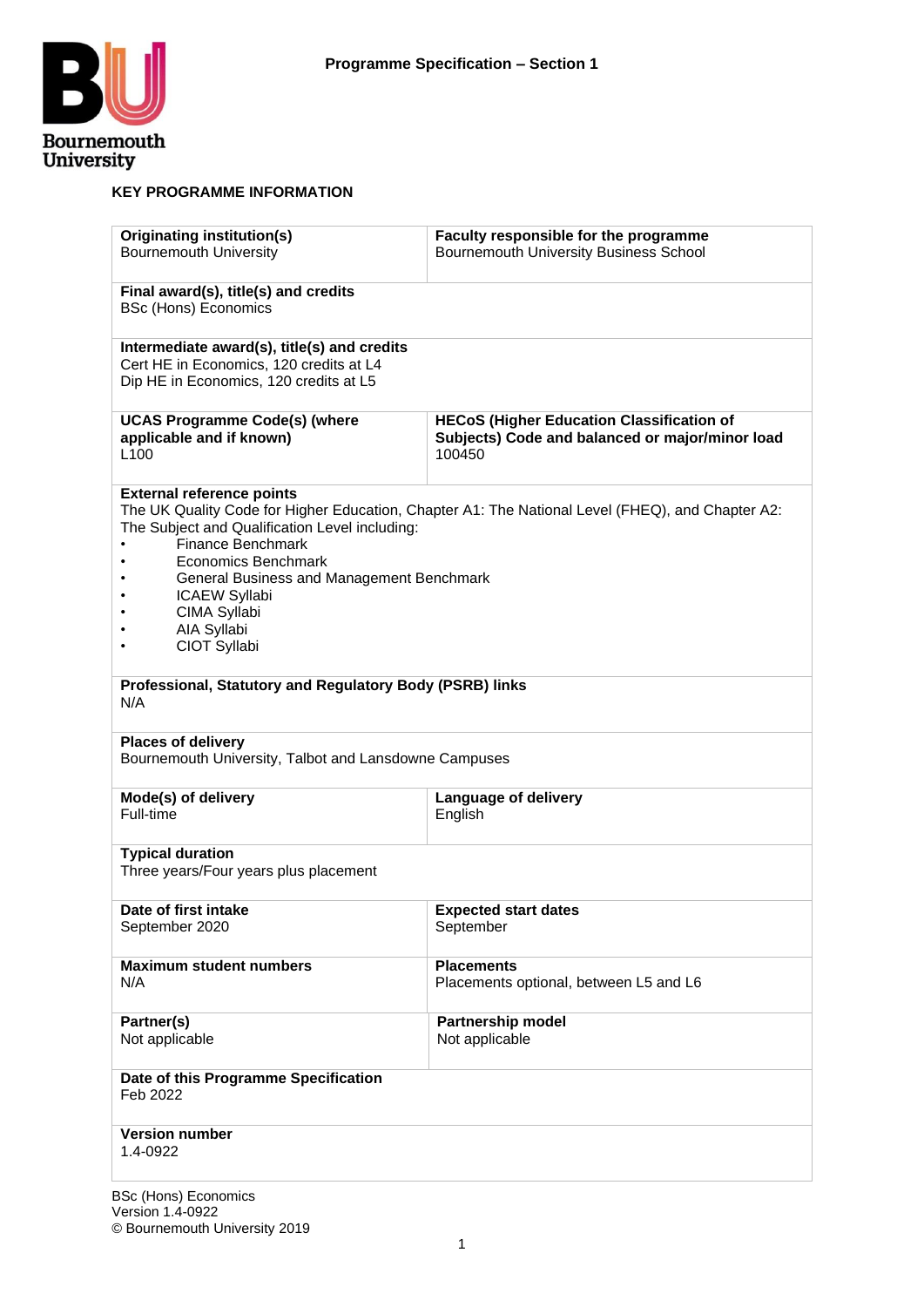**Approval, review or modification reference numbers** E20181931, approved 23/09/2019 EC2021 01, approved Sept 2020 FM2021 17, approved 05/05/2021, previously v1.0 FM2021 18, approved 05/05/2021, previously v1.1 FM2021 19, approved 17/02/2022, previously v1.2 BUBS2122 24, approved 24/02/2022, previously v1.3 **Author**

Prof. Christopher A. Hartwell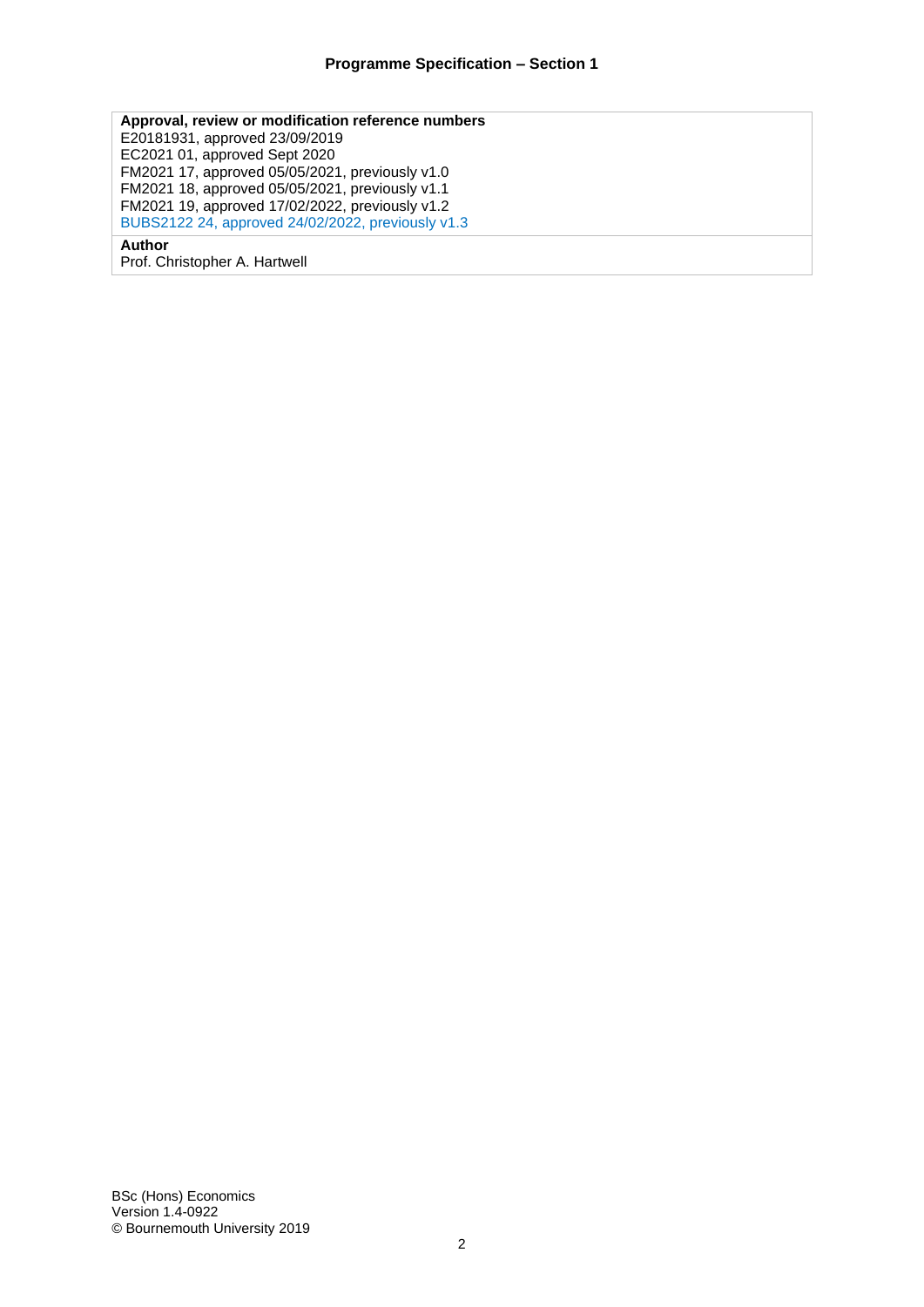#### **PROGRAMME STRUCTURE**

#### **Programme Award and Title:** BSc (Hons) Economics

**Year 1/Level 4**

Students are required to complete all 6 core units.

| <b>Unit Name</b>                                                                                                                            | Core/<br><b>Option</b> | No of<br>credits | <b>Assessment Element</b><br>Weightings |                  | <b>Expected</b><br>contact | Unit<br>version   | <b>HECoS</b><br>Code |                                              |
|---------------------------------------------------------------------------------------------------------------------------------------------|------------------------|------------------|-----------------------------------------|------------------|----------------------------|-------------------|----------------------|----------------------------------------------|
|                                                                                                                                             |                        |                  | Exam 1                                  | Cwk <sub>1</sub> | Cwk 2                      | hours<br>per unit | no.                  | (plus<br>balanced or<br>major/minor<br>load) |
| History of Economic<br>Thought                                                                                                              | Core                   | 20               |                                         | 60               | 40                         | 40                | 1.0                  | 100450                                       |
| Introductory Mathematics for<br><b>Economic Analysis</b>                                                                                    | Core                   | 20               | 50                                      | 50               |                            | 30                | 1.0                  | 100403                                       |
| Principles of<br><b>Microeconomics</b>                                                                                                      | Core                   | 20               | 70                                      | 30               |                            | 40                | 1.0                  | 101401                                       |
| Principles of<br><b>Macroeconomics</b>                                                                                                      | Core                   | 20               | 50                                      | 50               |                            | 40                | 1.0                  | 101402                                       |
| Introduction to Financial<br>Markets                                                                                                        | Core                   | 20               | 70                                      | 30               |                            | 40                | 1.0                  | 100107                                       |
| <b>Basic Statistical Techniques</b>                                                                                                         | Core                   | 20               | 50                                      | 50               |                            | 39                | 3.0                  | 100604                                       |
| Progression requirements: Requires 120 credits at Level 4<br><b>Exit qualification:</b> Cert HE Economics (requires 120 credits at Level 4) |                        |                  |                                         |                  |                            |                   |                      |                                              |

#### **Year 2/Level 5**

Students are required to complete 5 core units and 1 option unit.

| <b>Unit Name</b>                                          | Core/<br><b>Option</b> | No of<br>credits | <b>Assessment Element</b><br>Weightings<br>Exam 1 | Cwk1 | Cwk <sub>2</sub> | <b>Expected</b><br>contact<br>hours<br>per unit | <b>Unit</b><br>version<br>no. | <b>HECoS</b><br>Code<br>(plus<br>balanced or<br>major/minor<br>load) |
|-----------------------------------------------------------|------------------------|------------------|---------------------------------------------------|------|------------------|-------------------------------------------------|-------------------------------|----------------------------------------------------------------------|
| Intermediate<br><b>Microeconomics</b>                     | Core                   | 20               | 50                                                | 50   |                  | 40                                              | 1.1                           | 101401                                                               |
| <b>Mathematics for Economists</b>                         | Core                   | 20               | 50                                                | 50   |                  | 39                                              | 3.1                           | 100403                                                               |
| Industry, region and<br>environment                       | Core                   | 20               | 60                                                | 40   |                  | 40                                              | 3.0                           | 100199,<br>100409                                                    |
| Intermediate<br><b>Macroeconomics</b>                     | Core                   | 20               |                                                   | 100  |                  | 36                                              | 1.2                           | 101402                                                               |
| Econometric Techniques                                    | Core                   | 20               | 70                                                | 30   |                  | 39                                              | 3.1                           | 100604                                                               |
| Corporate Financial<br>Management                         | Option                 | 20               | 70                                                | 30   |                  | 36                                              | 1.1                           | 100107                                                               |
| Money, Banking and<br><b>Financial Services</b>           | Option                 | 20               |                                                   | 40   | 60               | 40                                              | 2.1                           | 100107,<br>100827                                                    |
| Progression requirements: Requires 120 credits at Level 5 |                        |                  |                                                   |      |                  |                                                 |                               |                                                                      |

**Exit qualification:** Dip HE Economics (requires 120 credits at Level 4 and 120 credits at Level 5).

**Year 3/Level P - Optional placement year in industry/business**

**Progression requirements:** Satisfactory completion of a minimum 30-week placement in industry/business Students who do not choose to undertake the optional sandwich placement may progress directly from Level 5 to Level 6.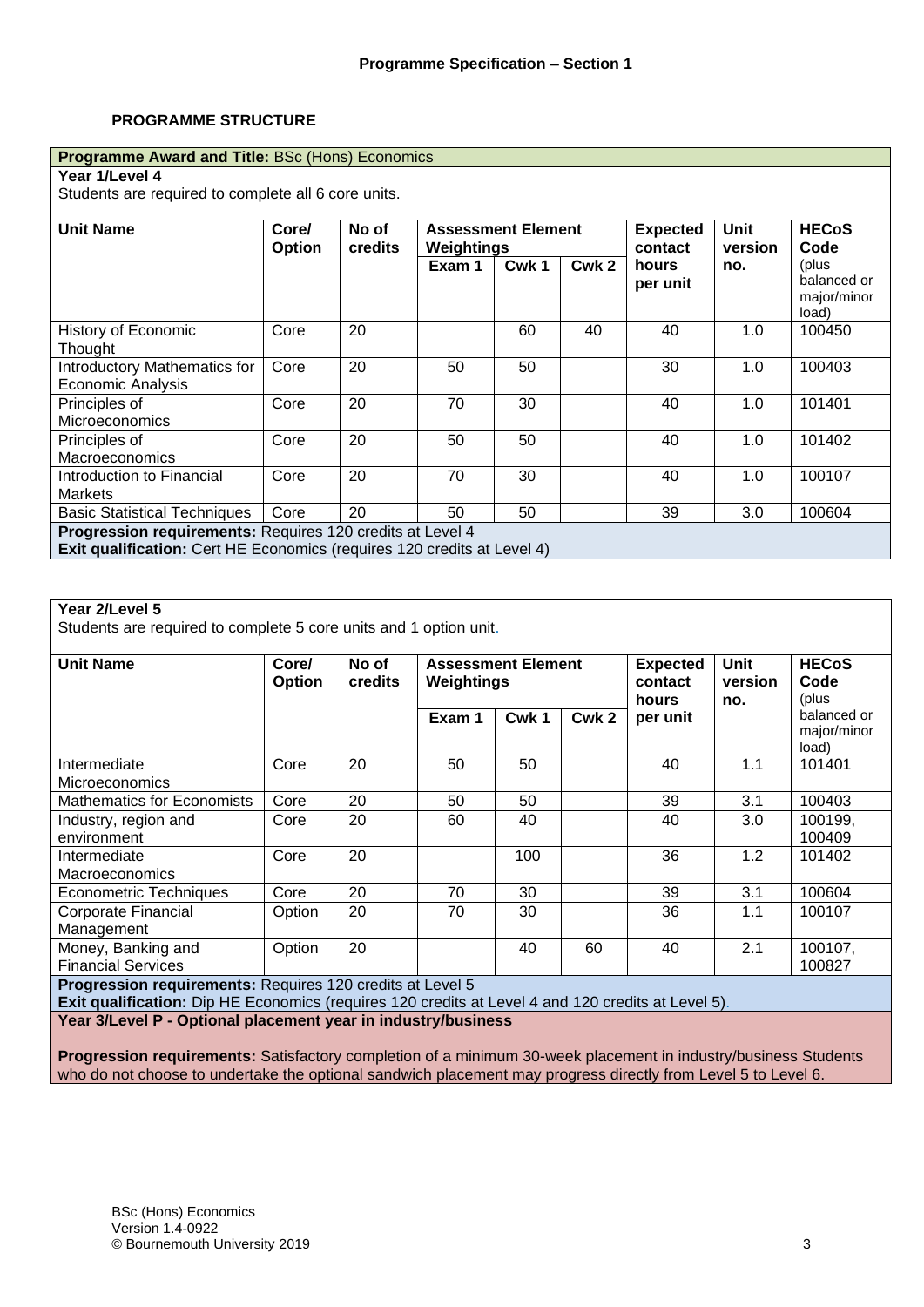#### **Year 3/4/Level 6** Students are required to complete 4 core units and 2 option units. **Unit Name Core/ Option No of credits Assessment Element Weightings Expected contact hours per unit Unit version no. HECoS Code** (plus balanced or major/minor  $\frac{load)}{100452}$ **Exam 1 Cwk 1 Cwk 2** International Economics | Core | 20 60 40 | 1.0 Quantitative Economic Applications Core 20 | 50 | 50 | 40 | 3.0 | 100604 Research Study | Core | 20 | 100 | 35 | 3.0 | 100450 Global Markets, Development and Labour Core 20 | 50 | 50 | 40 | 3.0 | 100452 Investment Management Option 20 100 40 3.0 100828 Perspectives on Business **Strategy** Option 20 | 70 | 30 | 40 | 3.0 | 100810 Microeconomics and the Digital Economy Option 20 | 50 | 50 | 44 | 1.0 | 101401 Risk Modelling and Management Option 20 | 50 | 50 | 40 | 3.0 | 100835, 101040 Financial Regulation Option 20 100 35 3.0 100107 Public Finance and Policy | Option | 20 | 1.0 | 50 | 50 | 35 | 1.0 | 100601

**Exit qualification: BSc (Hons) Economics** 

**Sandwich UG award:** Requires 120 credits at Level 4, 120 credits at Level 5, 120 credits at Level 6 and successful completion of a placement year*.*

**Full-time UG award:** Requires 120 credits at Level 4, 120 credits at Level 5 and 120 credits at Level 6*.*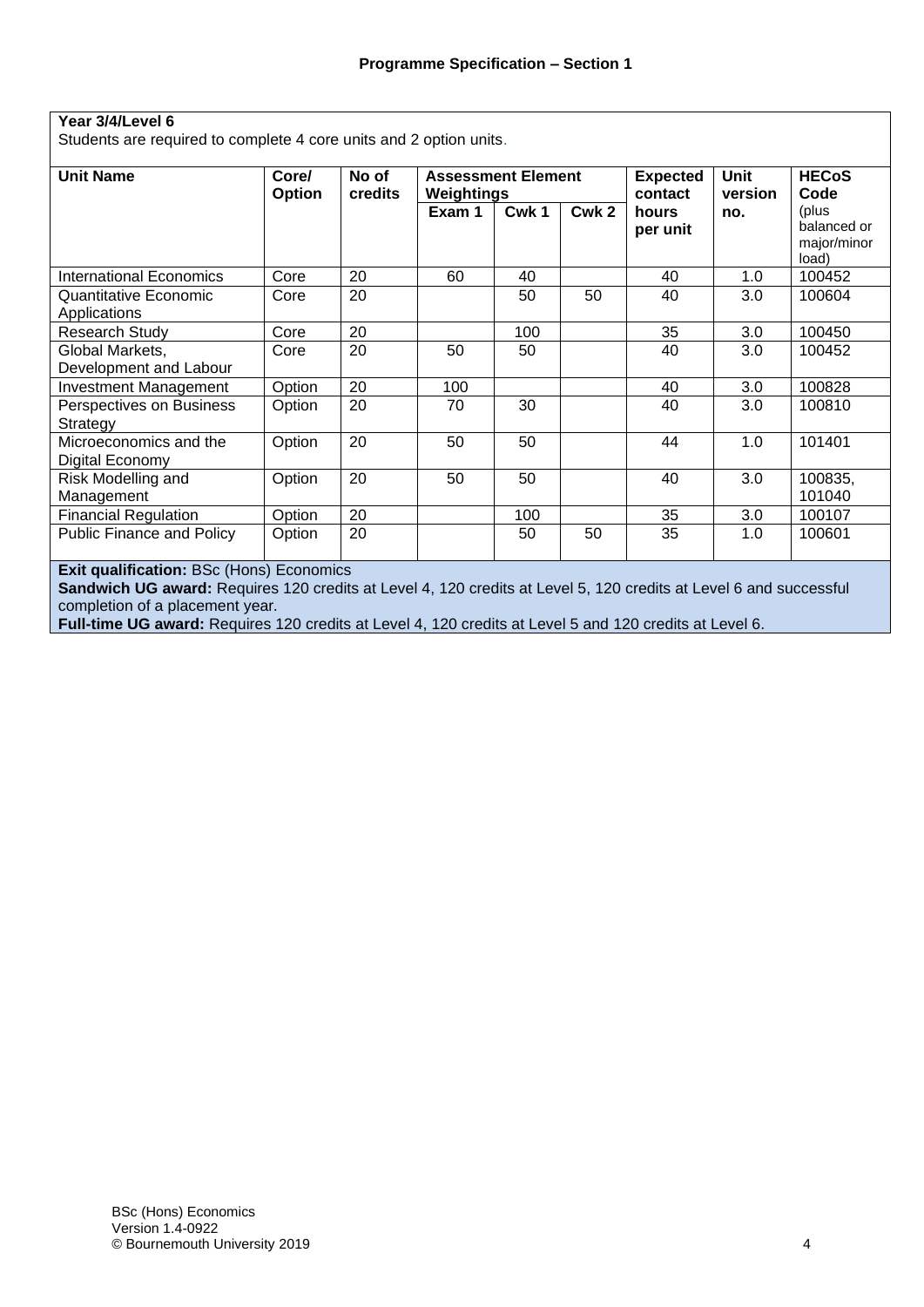#### **AIMS OF THE DOCUMENT**

The aims of this document are to:

- define the structure of the programme;
- specify the programme award titles;
- identify programme and level learning outcomes:
- articulate the regulations governing the awards defined within the document.

#### **AIMS OF THE PROGRAMME**

#### **BSc (Hons) Economics**

As the QAA's (2007) subject benchmark standards notes Economics is both a social science and a subject within the broad scope of business and management. As a subject it is unusual in that it falls within these two different academic contexts. The emphasis of this programme is within the business and management context but there should be no material difference from a programme set more in a social science context. There is no recognised professional body as such for Economics or economists, but the Royal Economic Society provides leadership (mainly research) in the subject within the UK.

The QAA's benchmark standards identify the following key abilities that the study of Economics should develop:

- to abstract and simplify in order to model the essence of a complex problem;
- to analyse and reason, both deductively and inductively;
- to assimilate and analyse both qualitative and quantitative data;
- to communicate results to a wide audience;
- to think critically about the limitations of one's own analysis, particularly in an inter-disciplinary context; and
- to draw policy inferences from economic analysis.

The programme presented subscribes to these and seeks to develop these abilities throughout. Emphasis is placed on the development of key skills rather than acquisition of knowledge in its own right. Students are required to engage critically and to explore key issues using their skills and initiative. They are encouraged to develop their full potential in a challenging, enterprising and stimulating learning environment, in which there is a strong emphasis on developing autonomy, resourcefulness and the abilities to manage self and others.

The primary aim of the **Economics programme** is to develop critically informed, agile and resourceful graduates who:

- will be trained in the principles of economics and their application;
- will appreciate the application of economics to a range of problems and its relevance in a variety of situations;
- will possess/have a firm foundation of knowledge about the workings of economics systems;
- will have the ability to apply the knowledge and skills they have acquired to the solution of theoretical and applied problems in economics;
- will have analytical skills and an ability to develop simplifying frameworks for studying the real world;
- will develop an appreciation of the economics dimension of wider social, political and environmental issues;
- will be able to work confidently in teams and independently;
- will develop a wide appreciation of finance disciplines that are relevant across the globe;
- develop skills of research, problem-solving and communication which contribute to critical reflection on their own work and the work of others.

The Economics programme is distinctive in a number of ways. It: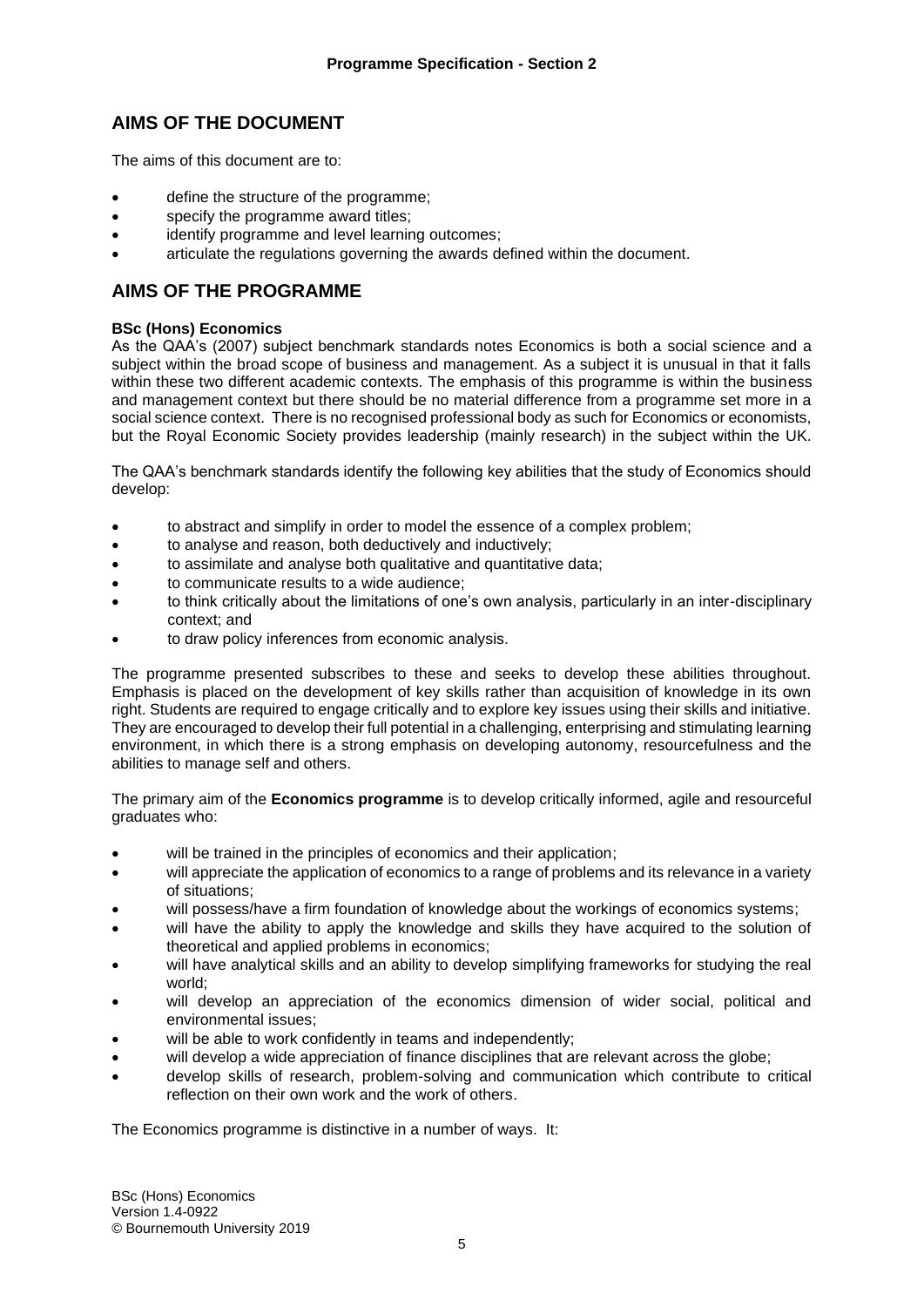- Provides a broader exposure to the different specialist areas of economics compared to a "typical" degree in economics. That is a "typical" package offers a range of optional areas of specialism (e.g. labour economics, international economics) from which students select only two or three. This programme seeks to expose students to a wider range of these specialist areas.
- Embodies a number of units based on a "guided research" principle intended to encourage and develop student centred learning. That is, students are presented with lectures on core concepts and core skills and expected to apply these in their own research, with guidance and support.
- Encourages students to understand the practical applications of economic theory and methodology, particularly in the context of global issues.
- Exposes students to innovative and diverse learning and teaching methods with an emphasis on student centred learning; and
- Exhibits a strong commitment to the development of personal and professional initiative, effectiveness and employability.

## **ALIGNMENT WITH THE UNIVERSITY'S STRATEGIC PLAN**

The programme is informed by and aligned with the BU 2025 strategic plan and the University's fusion agenda. In particular, the programme is meant to align with the following goals:

- Provide an environment that engages and attracts staff, students and external stakeholders;
- Build the world-wide impact of our Fusion of education, research and practice ;
- Enhance our position as a sustainable organisation and manage the environmental impact of our actions;
- Position BU as the destination of choice for staff and students seeking a distinctive Fusion environment and culture;
- Manage organisational performance including academic sustainability and consistent high quality.

The Economics programme is also meant to build momentum towards BU2025 outcomes:

- The BU learning experience is personalised, inter-disciplinary and consistently excellent;
- We attract and develop students and staff who thrive as lifelong learners through Fusion;
- We have a diverse and inclusive environment that enables achievement for all:
- We drive social and economic growth and development through our staff, students and graduates;
- We lead thinking on sustainability and support the development of the region;
- Through Fusion we have a positive impact worldwide on the challenges facing society;
- Staff, students and graduates enrich society as active citizens in their communities.

#### **LEARNING HOURS AND ASSESSMENT**

Bournemouth University taught programmes are composed of units of study, which are assigned a credit value indicating the amount of learning undertaken. The minimum credit value of a unit is normally 20 credits, above which credit values normally increase at 20-point intervals. 20 credits is the equivalent of 200 study hours required of the student, including lectures, seminars, assessment and independent study. 20 University credits are equivalent to 10 European Credit Transfer System (ECTS) credits.

The assessment workload for a unit should consider the total time devoted to study, including the assessment workload (i.e. formative and summative assessment) and the taught elements and independent study workload (i.e. lectures, seminars, preparatory work, practical activities, reading, critical reflection).

Assessment per 20 credit unit should normally consist of 3,000 words or equivalent. Dissertations and Level 6 and 7 Final Projects are distinct from other assessment types. The word count for these assignments is 5,000 words per 20 credits, recognising that undertaking an in-depth piece of original research as the capstone to a degree is pedagogically sound.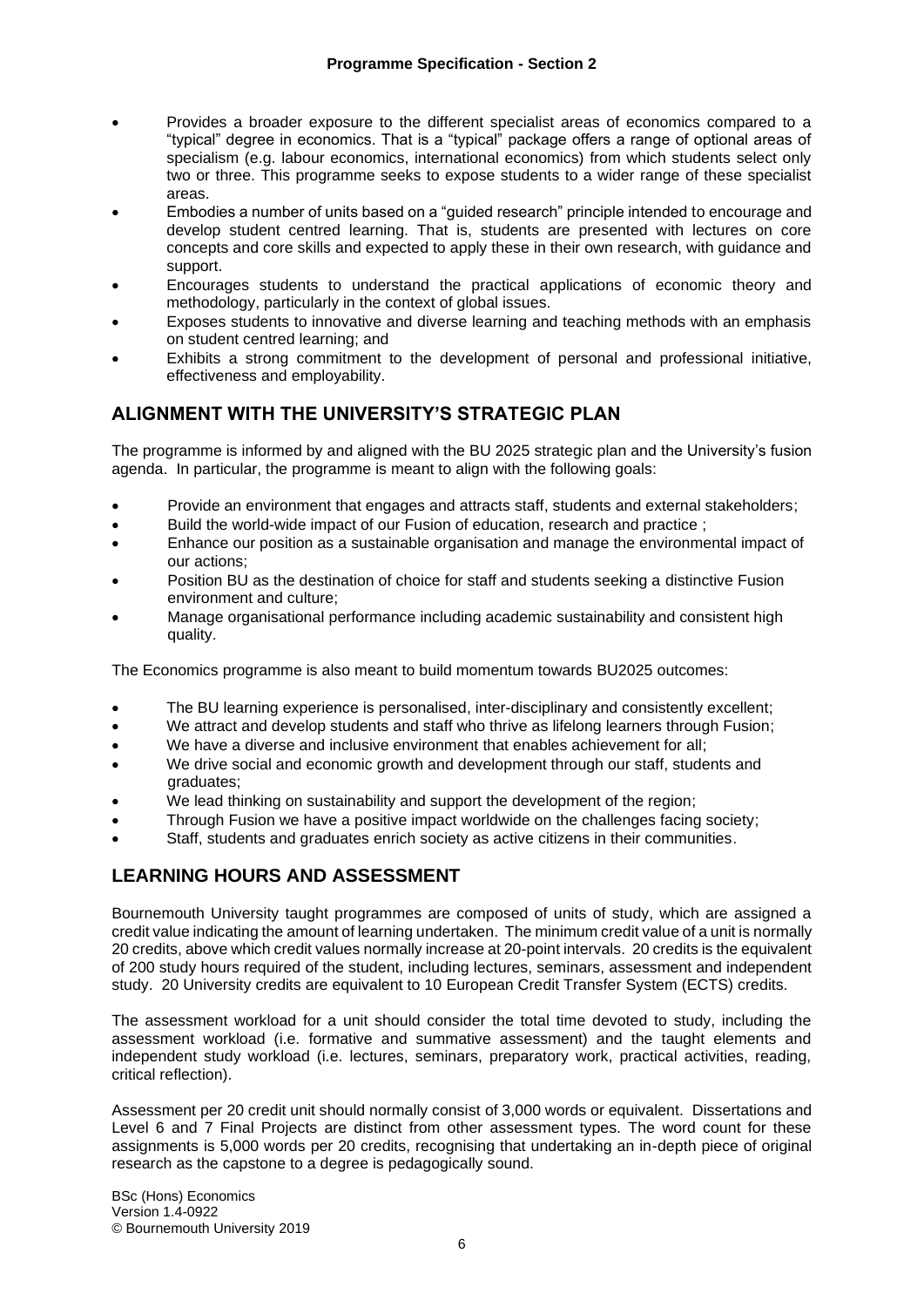## **STAFF DELIVERING THE PROGRAMME**

Students will usually be taught by a combination of senior academic staff with others who have relevant expertise including – where appropriate according to the content of the unit – academic staff, qualified professional practitioners, demonstrators/technicians and research students.

#### **INTENDED LEARNING OUTCOMES – AND HOW THE PROGRAMME ENABLES STUDENTS TO ACHIEVE AND DEMONSTRATE THE INTENDED LEARNING OUTCOMES**

## **PROGRAMME AND LEVEL 6 INTENDED PROGRAMME OUTCOMES**

|                        | A: Subject knowledge and understanding<br>This programme provides opportunities for students to<br>develop and demonstrate knowledge and understanding of:                                                                                                                                                                                                                                                                                                                                                                  | The following learning and teaching and<br>assessment strategies and methods<br>enable students to achieve and to<br>demonstrate the programme learning<br>outcomes:                                                                                                                                                                                                                                                                                                                                                                                                                       |
|------------------------|-----------------------------------------------------------------------------------------------------------------------------------------------------------------------------------------------------------------------------------------------------------------------------------------------------------------------------------------------------------------------------------------------------------------------------------------------------------------------------------------------------------------------------|--------------------------------------------------------------------------------------------------------------------------------------------------------------------------------------------------------------------------------------------------------------------------------------------------------------------------------------------------------------------------------------------------------------------------------------------------------------------------------------------------------------------------------------------------------------------------------------------|
| A1<br>A3 I<br>A5 I     | the quantitative techniques used in both theoretical and<br>applied economics;<br>A2 core economic theories and a broad range of their<br>specialist applications;<br>linkages between theory and evidence in economic<br>analysis;<br>A4 the reasons why differences in assumptions or approach<br>lead to differences in analytical or policy conclusions;<br>the application of economic theories and methods to<br>practical problems;<br>A6 the role of economics in a wider inter-disciplinary and<br>global context. | Learning and teaching strategies and<br>methods (referring to numbered<br>Intended Learning Outcomes):<br>lectures $(A1 - A6)$ ;<br>$\bullet$<br>seminars $(A1 - A6)$ ;<br>$\bullet$<br>directed reading $(A1 - A6)$ ;<br>$\bullet$<br>use of the VLE (A2, A3, A5);<br>$\bullet$<br>independent research (for<br>$\bullet$<br>dissertation) (A5, A6).<br>Assessment strategies and methods<br>(referring to numbered Intended<br>Learning Outcomes):<br>open book examinations (A1 - A6);<br>$\bullet$<br>coursework essays (A1 - A6);<br>$\bullet$<br>dissertation (A5, A6).<br>$\bullet$ |
|                        | <b>B: Intellectual skills</b>                                                                                                                                                                                                                                                                                                                                                                                                                                                                                               | The following learning and teaching and                                                                                                                                                                                                                                                                                                                                                                                                                                                                                                                                                    |
|                        | This programme provides opportunities for students to:                                                                                                                                                                                                                                                                                                                                                                                                                                                                      | assessment strategies and methods<br>enable students to achieve and to<br>demonstrate the programme outcomes:                                                                                                                                                                                                                                                                                                                                                                                                                                                                              |
| <b>B1</b><br><b>B2</b> | critically evaluate theory, evidence and practice;<br>analyse and synthesise information, identifying implicit<br>values, detecting false logic or reasoning and ensuring<br>that conclusions are supported by evidence;                                                                                                                                                                                                                                                                                                    | Learning and teaching strategies and<br>methods (referring to numbered<br>Intended Learning Outcomes):<br>lectures $(B1 - B7)$ ;<br>$\bullet$<br>seminars $(B1 - B7)$ ;<br>$\bullet$                                                                                                                                                                                                                                                                                                                                                                                                       |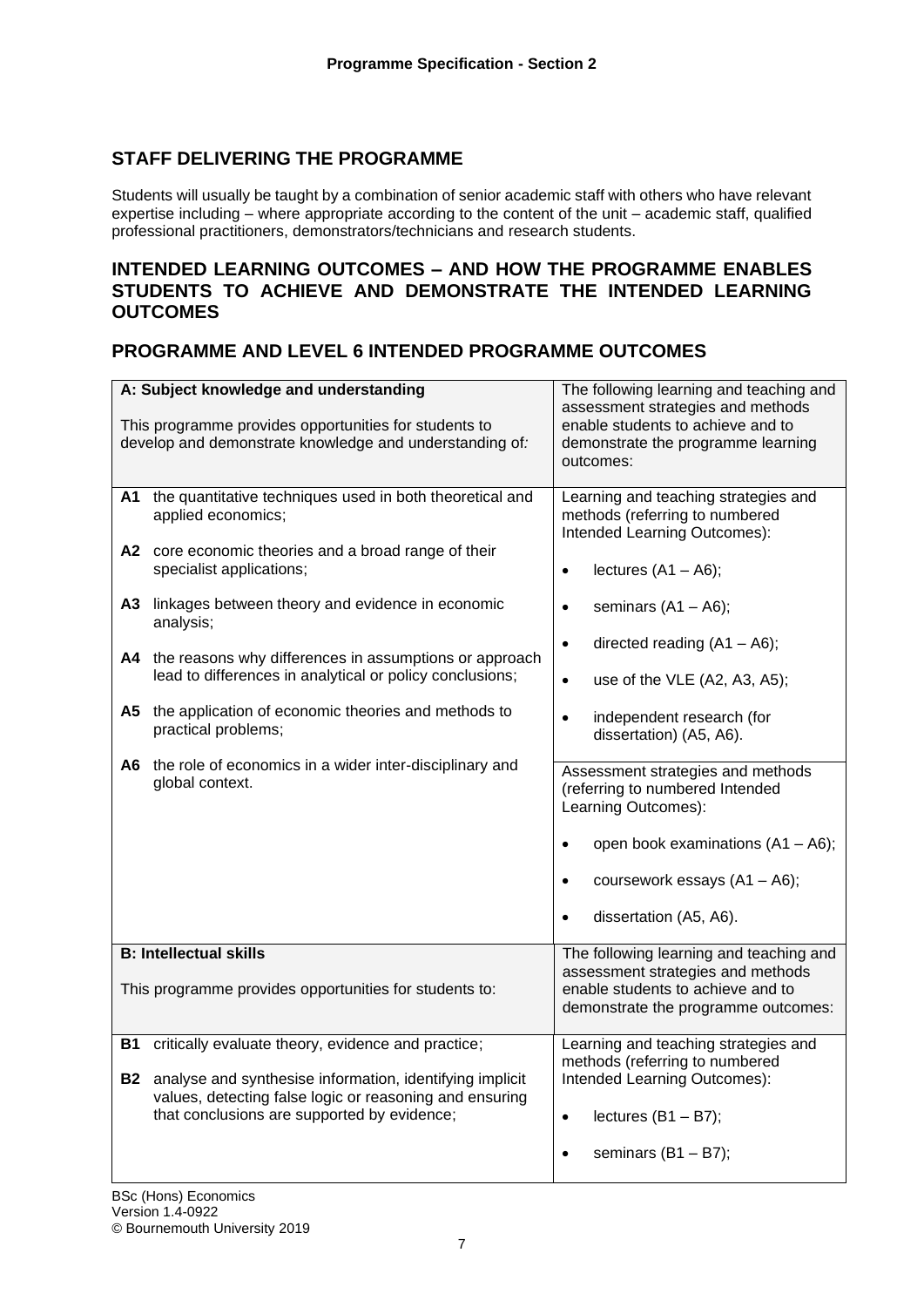| <b>B3</b><br>B4<br>B5 | appreciate the economic dimensions of social, political<br>and environmental issues, particularly in a global<br>context;<br>apply their knowledge and skills to theoretical and<br>applied problems in economics;<br>integrate and synthesise evidence from a range of<br>sources to support findings, proposed solutions and<br>hypotheses;<br><b>B6</b> critically reflect upon experience and relate this to theory<br>and practice; | directed reading $(B1 - B7)$ ;<br>$\bullet$<br>use of the VLE $(B2 - B7)$ ;<br>$\bullet$<br>independent research (for<br>$\bullet$<br>dissertation) $(B1 - B7)$ .<br>Assessment strategies and methods<br>(referring to numbered Intended<br>Learning Outcomes):<br>open book examinations (B1 - B7);<br>$\bullet$ |
|-----------------------|------------------------------------------------------------------------------------------------------------------------------------------------------------------------------------------------------------------------------------------------------------------------------------------------------------------------------------------------------------------------------------------------------------------------------------------|--------------------------------------------------------------------------------------------------------------------------------------------------------------------------------------------------------------------------------------------------------------------------------------------------------------------|
| B7                    | be capable of further developing and using their<br>knowledge and skills both in further study and in<br>employment.<br><b>C: Practical skills</b>                                                                                                                                                                                                                                                                                       | coursework essays (B1 - B7);<br>$\bullet$<br>dissertation $(B1 - B7)$ .<br>$\bullet$<br>The following learning and teaching and<br>assessment strategies and methods                                                                                                                                               |
|                       | This programme provides opportunities for students to:                                                                                                                                                                                                                                                                                                                                                                                   | enable students to achieve and to<br>demonstrate the programme learning<br>outcomes:                                                                                                                                                                                                                               |
| C1.                   | identify the essential features of complex economic<br>systems in a way that provides a practical framework for<br>prediction or analysis;                                                                                                                                                                                                                                                                                               | Learning and teaching strategies and<br>methods (referring to numbered<br>Intended Learning Outcomes):                                                                                                                                                                                                             |
| C <sub>3</sub>        | C2 employ both deductive and inductive reasoning to<br>analyse complex economic problems;<br>be familiar with economic data from a wide range of<br>sources and be able to make effective use of economic<br>evidence;                                                                                                                                                                                                                   | lectures $(C1 - C8)$ ;<br>$\bullet$<br>coursework essays $(C1 - C8)$ ;<br>$\bullet$<br>independent research for empirical<br>$\bullet$<br>dissertation $(C1 - C8)$ ;                                                                                                                                               |
|                       | C4 set up and frame problems in such a way that they are<br>amenable to analysis;<br>C5 apply key economic concepts such as discounted<br>values, opportunity cost or cost-benefit to wider<br>business or social science problems;                                                                                                                                                                                                      | group exercises $(C2 - C8)$ .<br>$\bullet$<br>Assessment strategies and methods<br>(referring to numbered Intended<br>Learning Outcomes):                                                                                                                                                                          |
|                       | C6 demonstrate confidence and competence in the use of<br>information technologies;<br>C7 apply problem solving and decision-making techniques<br>using appropriate quantitative and qualitative skills;<br>C8 manage ambiguous, complex and uncertain situations.                                                                                                                                                                       | open book examinations $(C1 - C8)$ ;<br>coursework essays (C1 - C8);<br>$\bullet$<br>dissertation $(C1 - C8)$ .                                                                                                                                                                                                    |
|                       | D: Transferable skills<br>This programme provides opportunities for students to:                                                                                                                                                                                                                                                                                                                                                         | The following learning and teaching and<br>assessment strategies and methods<br>enable students to achieve and to<br>demonstrate the programme learning<br>outcomes:                                                                                                                                               |
| D1                    | perform effectively when working in collaboration with<br>others;                                                                                                                                                                                                                                                                                                                                                                        | Learning and teaching strategies and<br>methods (referring to numbered<br>Intended Learning Outcomes):                                                                                                                                                                                                             |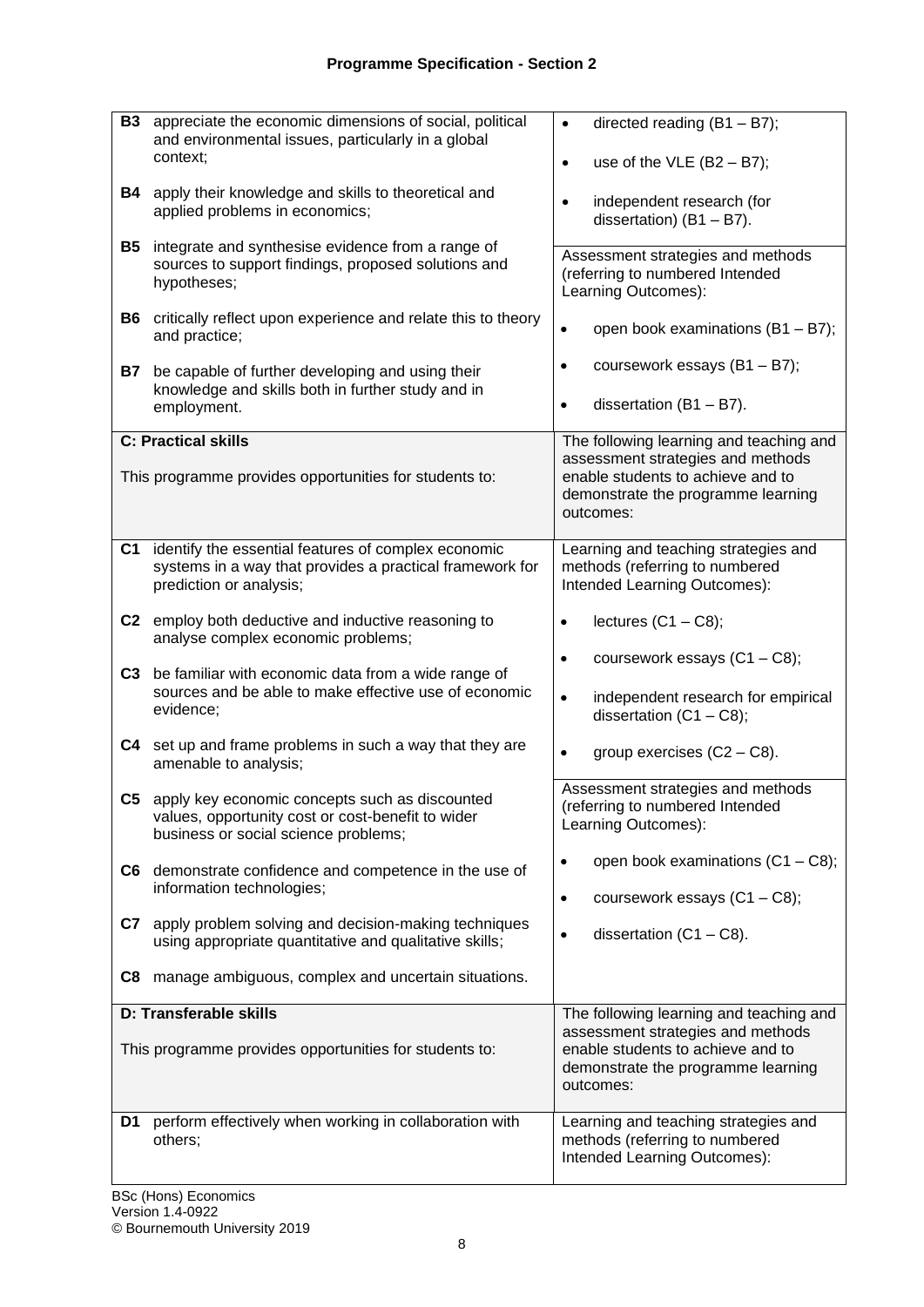| D <sub>2</sub> | apply effective research skills and, in so doing, to exhibit<br>initiative;                                                    | $\bullet$ | lectures $(D1 - D11)$ ;                                                                     |
|----------------|--------------------------------------------------------------------------------------------------------------------------------|-----------|---------------------------------------------------------------------------------------------|
| D3             | apply numerical and quantitative skills to analyse,                                                                            | $\bullet$ | seminars $(D1 - D11)$ ;                                                                     |
|                | interpret and extrapolate;                                                                                                     | $\bullet$ | use of the VLE $(D1 - D11)$ ;                                                               |
| D4             | deploy a range of interpersonal skills including effective<br>listening, negotiating, persuasion and presentation;             |           | directed reading $(D1 - D11)$ .                                                             |
| D5.            | demonstrate openness and sensitivity to diversity in<br>terms of other people, cultures and business and<br>management issues; |           | Assessment strategies and methods<br>(referring to numbered Intended<br>Learning Outcomes): |
| D6             | manage their own motivation, tasks and behaviour in                                                                            | $\bullet$ | coursework essays (D1 - D11);                                                               |
|                | enterprising, innovative and professionally appropriate<br>ways;                                                               | $\bullet$ | open book examinations (D1 -<br>D11);                                                       |
| D7             | manage their own learning and development;                                                                                     | $\bullet$ | dissertation $(D1 - D11)$ .                                                                 |
| D8             | anticipate and respond flexibly and creatively to change;                                                                      |           |                                                                                             |
| D9             | engage in reflective practice and collaborative learning;                                                                      |           |                                                                                             |
|                | D10 communicate effectively by oral, written and visual<br>means using a range of appropriate media;                           |           |                                                                                             |
|                | <b>D11</b> apply both deductive and inductive reasoning in the<br>analysis of complex problems.                                |           |                                                                                             |

# **LEVEL 5/DipHE INTENDED LEVEL OUTCOMES**

|    | A: Knowledge and understanding                                                                               | The following learning and teaching and<br>assessment strategies and methods                |
|----|--------------------------------------------------------------------------------------------------------------|---------------------------------------------------------------------------------------------|
|    | This level provides opportunities for students to develop and<br>demonstrate knowledge and understanding of: | enable students to achieve and to<br>demonstrate the level learning<br>outcomes:            |
| A1 | quantitative techniques in theory and in practice;                                                           | Learning and teaching strategies and<br>methods (referring to numbered                      |
| A2 | core economic principles in both micro-economics and<br>macro-economics;                                     | Intended Learning Outcomes):                                                                |
| A3 | a range of key current issues in economics and                                                               | lectures $(A1 - A4)$ ;                                                                      |
|    | economic policy, within a global context;                                                                    | seminars $(A1 - A4)$ ;                                                                      |
| A4 | the economics of industries, regions and the<br>environment.                                                 | directed reading $(A1 - A4)$ ;                                                              |
|    |                                                                                                              | use of the VLE $(A1 - A4)$                                                                  |
|    |                                                                                                              | Assessment strategies and methods<br>(referring to numbered Intended<br>Learning Outcomes): |
|    |                                                                                                              | open book examinations $(A1 - A4)$ ;                                                        |
|    |                                                                                                              | coursework essays $(A1 - A4)$ .                                                             |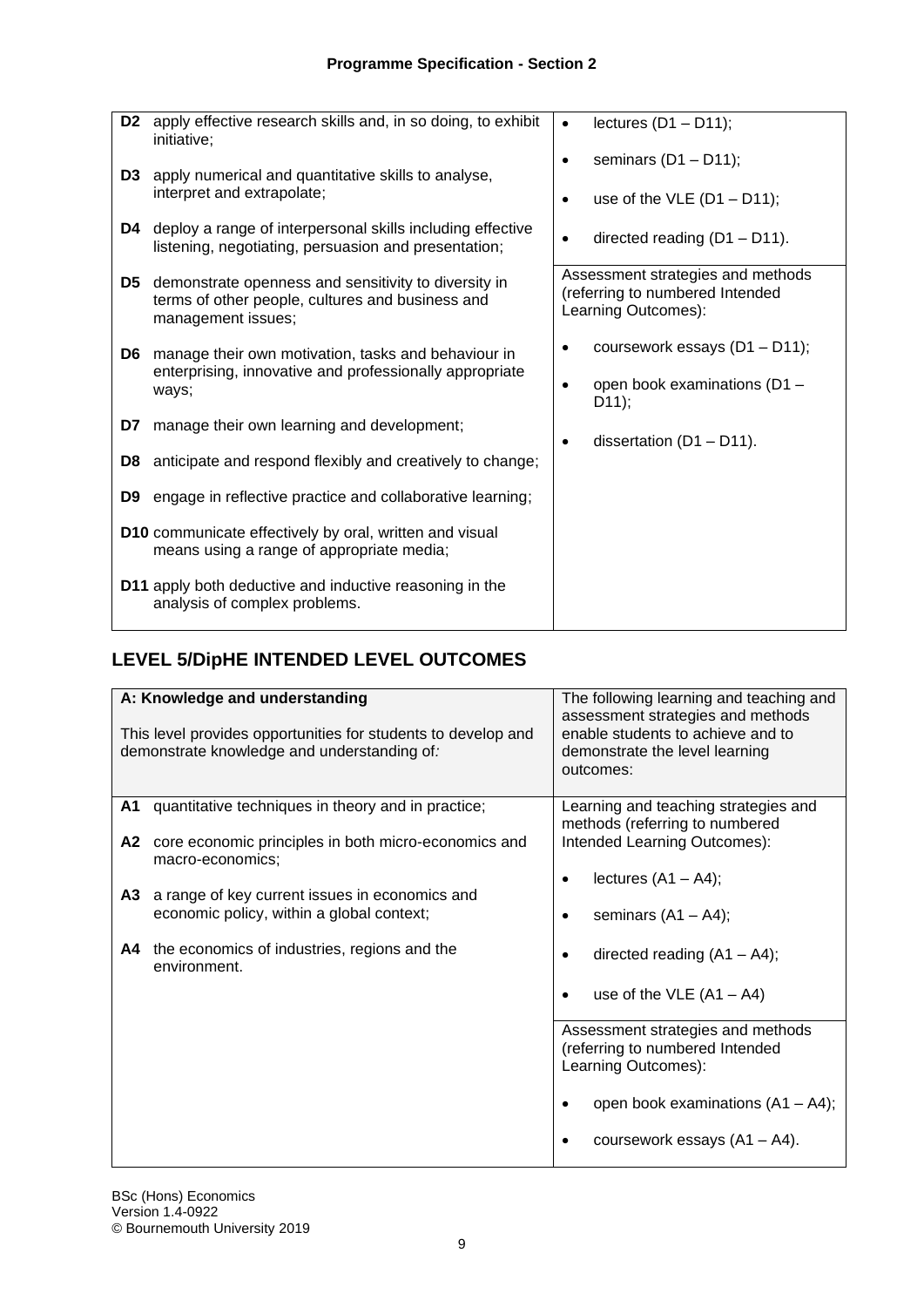|                | <b>B: Intellectual skills</b>                                                                                                                               | The following learning and teaching and                                                                               |
|----------------|-------------------------------------------------------------------------------------------------------------------------------------------------------------|-----------------------------------------------------------------------------------------------------------------------|
|                | This level provides opportunities for students to:                                                                                                          | assessment strategies and methods<br>enable students to achieve and to<br>demonstrate the level learning<br>outcomes: |
| <b>B1</b>      | critically evaluate theory and to be able to link theory to<br>real economic problems;                                                                      | Learning and teaching strategies and<br>methods (referring to numbered<br>Intended Learning Outcomes):                |
|                | <b>B2</b> analyse and synthesise information, using both<br>deductive and inductive methodologies;                                                          | lectures $(B1 - B5)$ ;<br>$\bullet$                                                                                   |
| <b>B3</b>      | appreciate the economic dimensions of a selection of<br>current issues, particularly in a global context;                                                   | seminars $(B1 - B5)$ ;<br>$\bullet$                                                                                   |
| <b>B4</b>      | apply econometric and mathematical techniques to<br>economic problems;                                                                                      | directed reading $(B1 - B5)$ ;<br>$\bullet$<br>use of the $VLE$ (B1 - B5).<br>$\bullet$                               |
| <b>B5</b>      |                                                                                                                                                             |                                                                                                                       |
|                | be capable of further developing and using their<br>knowledge and skills both in further study and in<br>employment.                                        | Assessment strategies and methods<br>(referring to numbered Intended<br>Learning Outcomes):                           |
|                |                                                                                                                                                             | open book examinations (B1 - B5);<br>$\bullet$                                                                        |
|                |                                                                                                                                                             | coursework essays (B1 - B5).<br>$\bullet$                                                                             |
|                | <b>C: Practical skills</b>                                                                                                                                  | The following learning and teaching and                                                                               |
|                | This level provides opportunities for students to:                                                                                                          | assessment strategies and methods<br>enable students to achieve and to<br>demonstrate the level learning<br>outcomes: |
| C <sub>1</sub> | identify the essential features of macro-economic<br>systems and understand how they are inter-related;                                                     | Learning and teaching strategies and<br>methods (referring to numbered<br>Intended Learning Outcomes):                |
| C <sub>2</sub> | identify the key features of individual markets, of a<br>general micro-economic equilibrium system and to<br>understand the underlying inter-relationships; | lectures $(C1 - C5)$ ;<br>$\bullet$                                                                                   |
|                | C3 be familiar with different ways of analysing economic<br>data from a wide range of sources;                                                              | coursework essays $(C1 - C5)$ ;<br>$\bullet$                                                                          |
| C4             | set up and frame economic problems in a mathematical                                                                                                        | independent research for empirical<br>$\bullet$<br>dissertation $(C1 - C5)$ ;                                         |
|                | way;                                                                                                                                                        | group exercises $(C1 - C5)$ .<br>$\bullet$                                                                            |
| C5             | understand the importance of the global context to a<br>proper appreciation of both micro and macro-economics.                                              | Assessment strategies and methods<br>(referring to numbered Intended<br>Learning Outcomes):                           |
|                |                                                                                                                                                             | open book examinations $(C1 - C5)$ ;<br>$\bullet$                                                                     |
|                |                                                                                                                                                             | coursework essays $(C1 - C5)$ .<br>$\bullet$                                                                          |
|                | D: Transferable skills                                                                                                                                      | The following learning and teaching and                                                                               |
|                | This level provides opportunities for students to:                                                                                                          | assessment strategies and methods<br>enable students to achieve and to<br>demonstrate the level learning<br>outcomes: |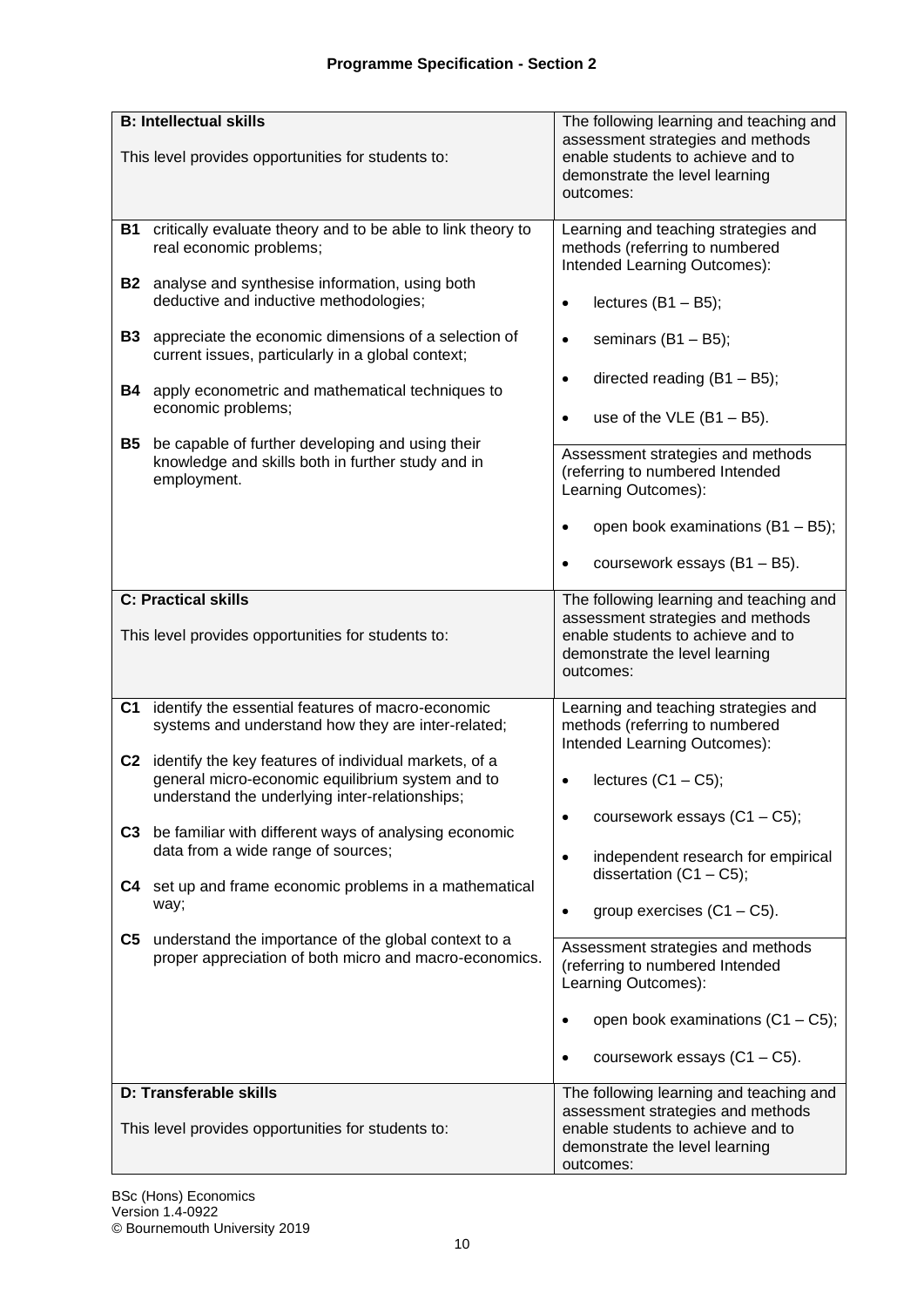| D1             | be capable and confident in working in collaboration with<br>others:                     | Learning and teaching strategies and<br>methods (referring to numbered |
|----------------|------------------------------------------------------------------------------------------|------------------------------------------------------------------------|
| D <sub>2</sub> | understand how to conduct research and appreciate the<br>value of research skills;       | Intended Learning Outcomes):<br>lectures $(D1 - D7)$ ;<br>٠            |
| D <sub>3</sub> | demonstrate a high degree of competence in<br>quantitative analytical techniques;        | seminars $(D1 - D7)$ ;                                                 |
| D4             | be capable of applying deductive reasoning to a wide<br>range of issues;                 | use of the VLE $(D1 - D7)$ ;                                           |
|                |                                                                                          | directed reading $(D1 - D7)$ .                                         |
| D5.            | demonstrate an ability to combine initiative with their<br>other intellectual abilities; | Assessment strategies and methods<br>(referring to numbered Intended   |
| D6.            | have a keen and critical awareness of global issues;                                     | Learning Outcomes):                                                    |
| D7             | be confident and accomplished communicators.                                             | coursework essays $(D1 - D7)$ ;                                        |
|                |                                                                                          | open book examinations $(D1 - D7)$ .                                   |

## **LEVEL 4/Cert HE INTENDED LEVEL OUTCOMES**

|     | A: Knowledge and understanding<br>This level provides opportunities for students to develop and                | The following learning and teaching and<br>assessment strategies and methods<br>enable students to achieve and to |
|-----|----------------------------------------------------------------------------------------------------------------|-------------------------------------------------------------------------------------------------------------------|
|     | demonstrate knowledge and understanding of:                                                                    | demonstrate the level learning<br>outcomes:                                                                       |
| A1  | a knowledge of the underlying concepts and principles of<br>accounting;                                        | Learning and teaching strategies and<br>methods (referring to numbered<br>Intended Learning Outcomes):            |
| A2  | an understanding of the legal framework, principles and<br>concepts;                                           | lectures $(A1 - A6)$ ;<br>$\bullet$                                                                               |
| A3  | an understanding of fundamental economic concepts<br>and principles;                                           | seminars $(A1 - A6)$ ;<br>٠                                                                                       |
| A4  | an understanding of the workings of business practices;                                                        | directed reading $(A1 - A6)$ ;                                                                                    |
|     | A5 a basic understanding of mathematical concepts and<br>techniques appropriate for students of accounting and | use of the VLE $(A1 - A6)$ .                                                                                      |
|     | finance;                                                                                                       | Assessment strategies and methods<br>(referring to numbered Intended                                              |
| A6. | a foundation knowledge of information sources and<br>research skills.                                          | Learning Outcomes):                                                                                               |
|     |                                                                                                                | open book examinations $(A1 - A6)$ ;                                                                              |
|     |                                                                                                                | coursework essays $(A1 - A6)$ .                                                                                   |
|     | <b>B: Intellectual skills</b>                                                                                  | The following learning and teaching and<br>assessment strategies and methods                                      |
|     | This level provides opportunities for students to:                                                             | enable students to achieve and to<br>demonstrate the level learning<br>outcomes:                                  |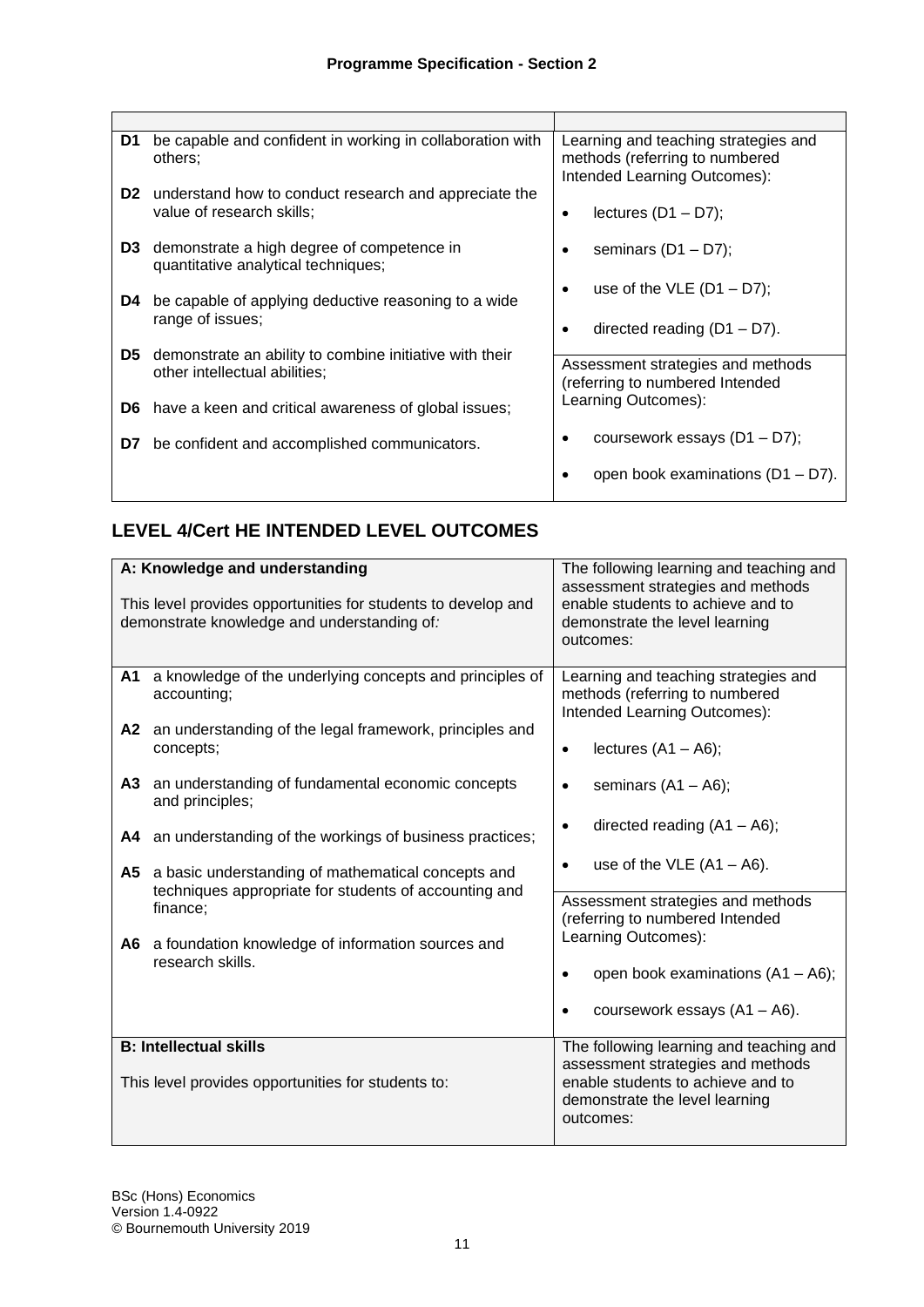| <b>B1</b><br><b>B2</b><br><b>B3</b><br>B4<br><b>B5</b> | apply a rigorous approach to the acquisition of a broad<br>knowledge base relevant to accounting and finance;<br>identify, locate and extract data from appropriate<br>information sources;<br>analyse data and draw reasoned conclusions;<br>collect, collate and categorise ideas and information in a<br>prescribed format;<br>demonstrate an awareness of the appropriate<br>terminology of the Level subject areas. | Learning and teaching strategies and<br>methods (referring to numbered<br>Intended Learning Outcomes):<br>lectures $(B1 - B5)$ ;<br>$\bullet$<br>seminars $(B1 - B5)$ ;<br>$\bullet$<br>directed reading $(B1 - B5)$ ;<br>$\bullet$<br>use of the $VLE$ (B1 - B5).<br>$\bullet$<br>Assessment strategies and methods<br>(referring to numbered Intended<br>Learning Outcomes): |
|--------------------------------------------------------|--------------------------------------------------------------------------------------------------------------------------------------------------------------------------------------------------------------------------------------------------------------------------------------------------------------------------------------------------------------------------------------------------------------------------|--------------------------------------------------------------------------------------------------------------------------------------------------------------------------------------------------------------------------------------------------------------------------------------------------------------------------------------------------------------------------------|
|                                                        |                                                                                                                                                                                                                                                                                                                                                                                                                          | open book examinations (B1 - B5);<br>$\bullet$<br>coursework essays (B1 - B5).<br>$\bullet$                                                                                                                                                                                                                                                                                    |
|                                                        | <b>C: Practical skills</b>                                                                                                                                                                                                                                                                                                                                                                                               | The following learning and teaching and                                                                                                                                                                                                                                                                                                                                        |
|                                                        | This level provides opportunities for students to:                                                                                                                                                                                                                                                                                                                                                                       | assessment strategies and methods<br>enable students to achieve and to<br>demonstrate the level learning<br>outcomes:                                                                                                                                                                                                                                                          |
| C <sub>1</sub>                                         | apply key economic principles to the analysis of events;                                                                                                                                                                                                                                                                                                                                                                 | Learning and teaching strategies and                                                                                                                                                                                                                                                                                                                                           |
|                                                        | C2 demonstrate an appreciation of how businesses are<br>organised and managed;                                                                                                                                                                                                                                                                                                                                           | methods (referring to numbered<br>Intended Learning Outcomes):                                                                                                                                                                                                                                                                                                                 |
| C3                                                     | apply key legal principles relevant to the business<br>environment;                                                                                                                                                                                                                                                                                                                                                      | lectures $(C1 - C7)$ ;<br>$\bullet$<br>coursework essays $(C1 - C7)$ ;<br>$\bullet$                                                                                                                                                                                                                                                                                            |
|                                                        | C4 use industry standard Information Technology<br>applications such as spreadsheets and databases;                                                                                                                                                                                                                                                                                                                      | group exercises $(C1 - C7)$ .<br>$\bullet$                                                                                                                                                                                                                                                                                                                                     |
| C5                                                     | carry out information gathering and basic research using<br>printed and online sources;                                                                                                                                                                                                                                                                                                                                  | Assessment strategies and methods<br>(referring to numbered Intended<br>Learning Outcomes):                                                                                                                                                                                                                                                                                    |
|                                                        | C6 an ability to apply techniques to solve problems in<br>accounting, finance and economics;                                                                                                                                                                                                                                                                                                                             | open book examinations $(C1 - C7)$ ;<br>$\bullet$                                                                                                                                                                                                                                                                                                                              |
| C7                                                     | demonstrate a broad understanding of the information<br>requirements of users of accounts, both internal and<br>external to the organization.                                                                                                                                                                                                                                                                            | coursework essays $(C1 - C7)$ .<br>$\bullet$                                                                                                                                                                                                                                                                                                                                   |
|                                                        | D: Transferable skills                                                                                                                                                                                                                                                                                                                                                                                                   | The following learning and teaching and                                                                                                                                                                                                                                                                                                                                        |
|                                                        | This level provides opportunities for students to:                                                                                                                                                                                                                                                                                                                                                                       | assessment strategies and methods<br>enable students to achieve and to<br>demonstrate the level learning<br>outcomes:                                                                                                                                                                                                                                                          |
| D1                                                     | develop the basic skills of communication, both oral and<br>written;                                                                                                                                                                                                                                                                                                                                                     | Learning and teaching strategies and<br>methods (referring to numbered                                                                                                                                                                                                                                                                                                         |
| D2                                                     | develop the basic skills of information technology and<br>their interface with accounting and financial information;                                                                                                                                                                                                                                                                                                     | Intended Learning Outcomes):<br>lectures $(D1 - D8)$ ;<br>$\bullet$                                                                                                                                                                                                                                                                                                            |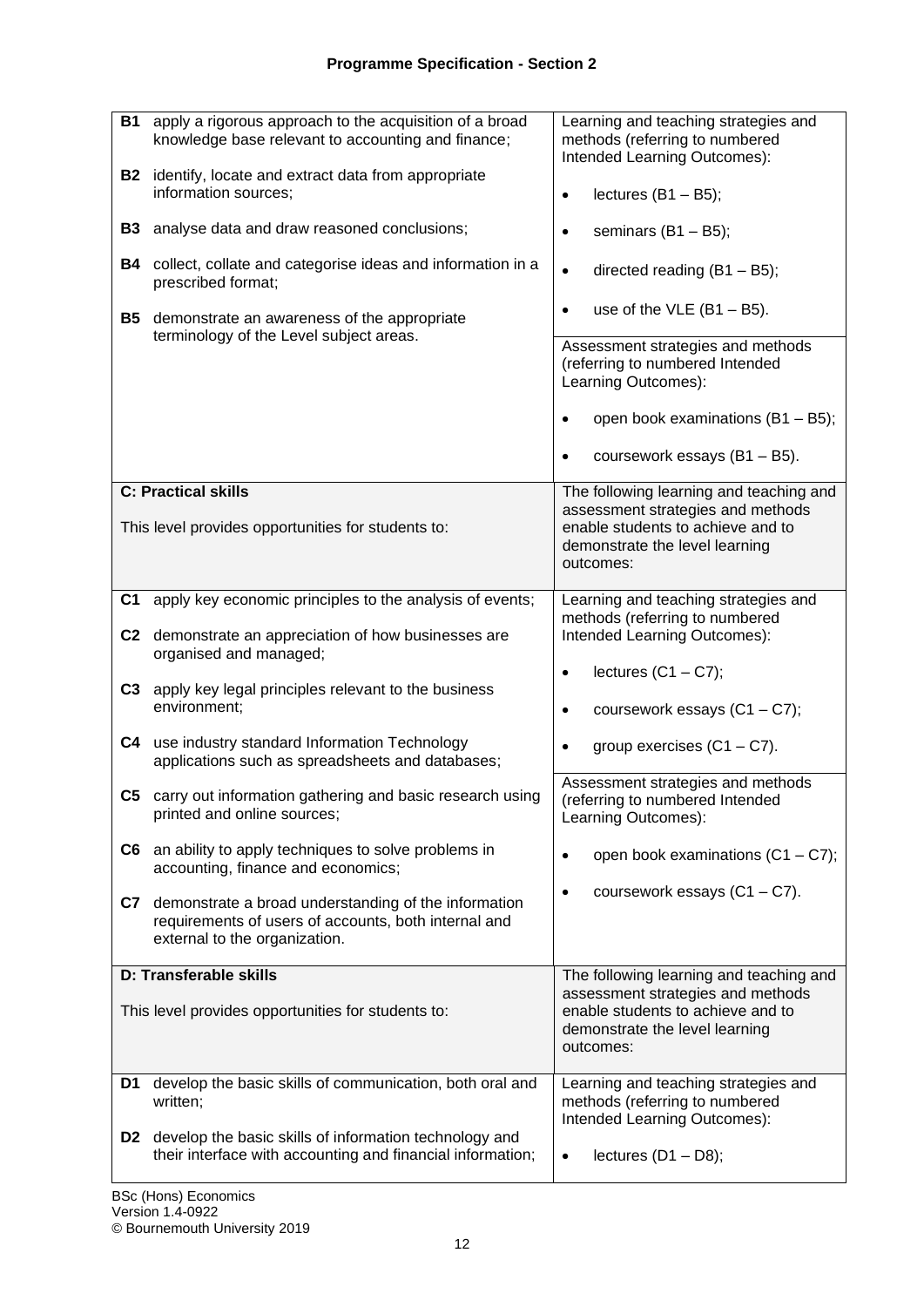| D <sub>3</sub> | demonstrate numeracy skills, including the ability to<br>manipulate financial and other numerical data;                | seminars $(D1 - D8)$ ;                                                                      |
|----------------|------------------------------------------------------------------------------------------------------------------------|---------------------------------------------------------------------------------------------|
| D5             | demonstrate interpersonal skills by working effectively in<br>collaboration with others, including staff and students; | use of the VLE $(D1 - D8)$ ;<br>$\bullet$                                                   |
| D6             | write structured essays/reports demonstrating an                                                                       | directed reading $(D1 - D8)$ .                                                              |
|                | appreciation and selection of appropriate theoretical<br>approaches;                                                   | Assessment strategies and methods<br>(referring to numbered Intended<br>Learning Outcomes): |
| D7             | deliver work to a given length, format, brief and deadline;                                                            | coursework essays $(D1 - D8)$ ;<br>٠                                                        |
| D8             | demonstrate a capacity for independent and self-<br>managed learning.                                                  | open book examinations (D1 - D8).<br>$\bullet$                                              |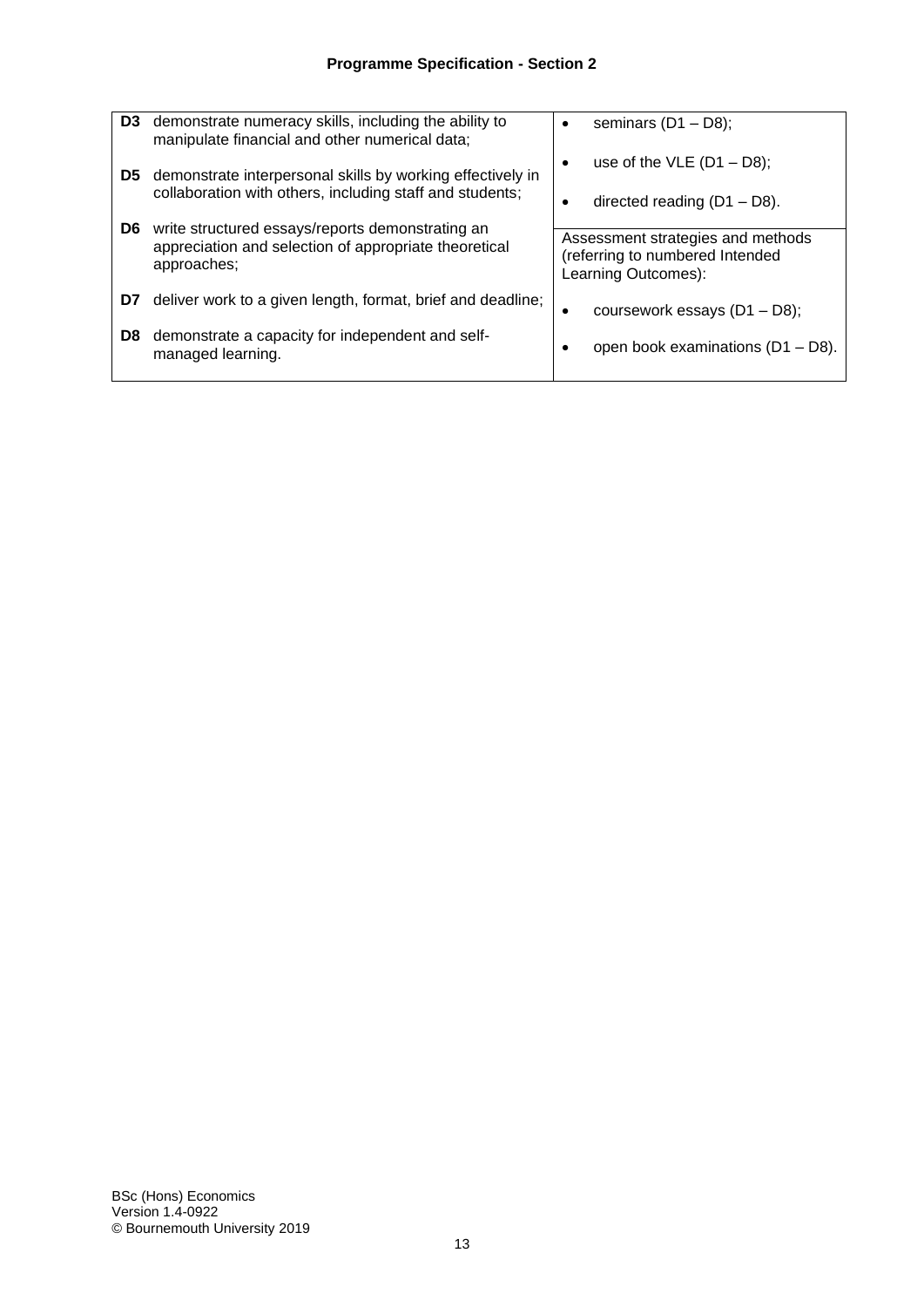#### **ADMISSION REGULATIONS**

The regulations for this programme are the University's Standard Undergraduate/Postgraduate/ Graduate Diploma/Graduate Certificate Admission Regulations*.*

#### **PROGRESSION ROUTES**

Recognition arrangements provide formally approved entry or progression routes through which students are eligible to apply for a place on a programme leading to a BU award. Recognition does not guarantee entry onto the BU receiving programme only eligibility to apply. In some cases, additional entry criteria such as a Merit classification from the feeder programme may also apply. Please see the [recognition register](https://docs.bournemouth.ac.uk/sites/as/academicquality/partners/_layouts/15/WopiFrame2.aspx?sourcedoc=/sites/as/academicquality/partners/Partner%20Register/Partner%20Register.xlsx&action=default#Recognition%20Register) for a full list of approved Recognition arrangements and agreed entry criteria.

In order to take advantage of exciting new approaches to learning and teaching, as well as developments in industry, the current, approved Articulation/Recognition/Progression route(s) for this programme may be subject to change. Where this happens students will be informed and supported by the Faculty as early as possible.

#### **ASSESSMENT REGULATIONS**

The regulations for this programme are the University's Standard Undergraduate Regulations.

## **WORK BASED LEARNING (WBL) AND PLACEMENT ELEMENTS**

BSc (Hons) Economics incorporates a one-year (minimum 30 week) placement as an optional element. Those students who successfully complete a one-year placement will be eligible for the award of full-time sandwich degree. Those students who do not opt for the one-year placement may still undertake some form of placement during their three-year programme.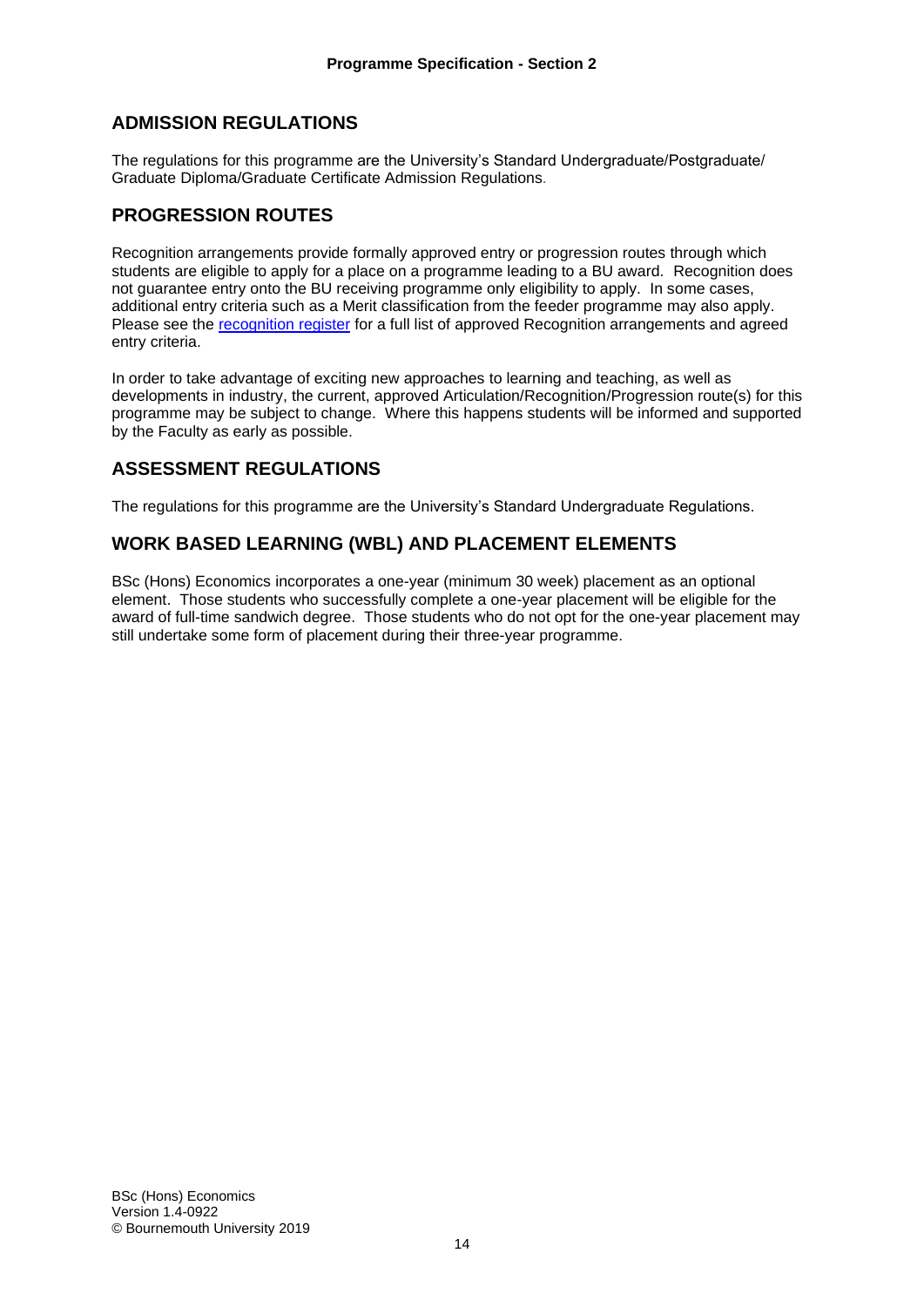## **Programme Skills Matrix**

|                         | <b>Units</b>                                                                                                                                                                                                                                                                                                                                                                                                                                                                                                                                                                                                                                                                                     |                   | <b>Programme Intended Learning Outcomes</b> |              |                     |              |              |                   |                   |                                                                                                                                                                                                                                                                                                                                                                                                                                                                                                                                                                                                                                                                                                                                                                                                                                                                                                                          |                              |              |              |                     |                   |                   |               |                              |               |              |               |              |                   |              |                   |                              |                |              |                     |              |                         |              |         |
|-------------------------|--------------------------------------------------------------------------------------------------------------------------------------------------------------------------------------------------------------------------------------------------------------------------------------------------------------------------------------------------------------------------------------------------------------------------------------------------------------------------------------------------------------------------------------------------------------------------------------------------------------------------------------------------------------------------------------------------|-------------------|---------------------------------------------|--------------|---------------------|--------------|--------------|-------------------|-------------------|--------------------------------------------------------------------------------------------------------------------------------------------------------------------------------------------------------------------------------------------------------------------------------------------------------------------------------------------------------------------------------------------------------------------------------------------------------------------------------------------------------------------------------------------------------------------------------------------------------------------------------------------------------------------------------------------------------------------------------------------------------------------------------------------------------------------------------------------------------------------------------------------------------------------------|------------------------------|--------------|--------------|---------------------|-------------------|-------------------|---------------|------------------------------|---------------|--------------|---------------|--------------|-------------------|--------------|-------------------|------------------------------|----------------|--------------|---------------------|--------------|-------------------------|--------------|---------|
|                         |                                                                                                                                                                                                                                                                                                                                                                                                                                                                                                                                                                                                                                                                                                  | A<br>$\mathbf{1}$ | A<br>$\mathbf{2}$                           | A<br>3       | A<br>$\overline{4}$ | Α<br>5       | A<br>6       | В<br>$\mathbf{1}$ | В<br>$\mathbf{2}$ | В<br>3                                                                                                                                                                                                                                                                                                                                                                                                                                                                                                                                                                                                                                                                                                                                                                                                                                                                                                                   | В<br>$\overline{\mathbf{4}}$ | $rac{B}{5}$  | $rac{B}{6}$  | В<br>$\overline{7}$ | C<br>$\mathbf{1}$ | C<br>$\mathbf{2}$ | $\frac{C}{3}$ | C<br>$\overline{\mathbf{4}}$ | $\frac{C}{5}$ | С<br>6       | $\frac{c}{7}$ | C<br>$\bf 8$ | D<br>$\mathbf{1}$ | D<br>2       | D<br>$\mathbf{3}$ | D<br>$\overline{\mathbf{4}}$ | D <sub>5</sub> | D<br>6       | D<br>$\overline{7}$ | D<br>8       | D<br>$\overline{9}$     | D<br>10      | D<br>11 |
|                         | <b>International Economics</b>                                                                                                                                                                                                                                                                                                                                                                                                                                                                                                                                                                                                                                                                   | $\checkmark$      | ✓                                           | $\checkmark$ |                     | $\checkmark$ | ✓            | $\checkmark$      | $\checkmark$      | ✓                                                                                                                                                                                                                                                                                                                                                                                                                                                                                                                                                                                                                                                                                                                                                                                                                                                                                                                        | $\checkmark$                 | $\checkmark$ |              | ✓                   | $\checkmark$      |                   | ✓             | ✓                            | $\checkmark$  | ✓            |               | $\checkmark$ | $\checkmark$      | ✓            | $\checkmark$      | $\checkmark$                 | ✓              | $\checkmark$ | ✓                   | $\checkmark$ | $\checkmark$            | $\checkmark$ |         |
|                         | Quantitative Economic Applications                                                                                                                                                                                                                                                                                                                                                                                                                                                                                                                                                                                                                                                               | $\checkmark$      | ✓                                           | ✓            | $\checkmark$        | $\checkmark$ | ✓            | $\checkmark$      | $\checkmark$      |                                                                                                                                                                                                                                                                                                                                                                                                                                                                                                                                                                                                                                                                                                                                                                                                                                                                                                                          | ✓                            | $\checkmark$ |              | ✓                   |                   | $\checkmark$      | ✓             | ✓                            | $\checkmark$  | $\checkmark$ |               |              |                   |              | $\checkmark$      |                              |                | $\checkmark$ | $\checkmark$        |              |                         |              |         |
| L                       | <b>Investment Management</b>                                                                                                                                                                                                                                                                                                                                                                                                                                                                                                                                                                                                                                                                     | $\checkmark$      | $\checkmark$                                | $\checkmark$ |                     | $\checkmark$ | $\checkmark$ | $\checkmark$      |                   | ✓                                                                                                                                                                                                                                                                                                                                                                                                                                                                                                                                                                                                                                                                                                                                                                                                                                                                                                                        | ✓                            |              |              | $\checkmark$        |                   |                   |               |                              |               |              |               |              | $\checkmark$      | ✓            | $\checkmark$      |                              |                | $\checkmark$ | $\checkmark$        | ✓            | $\checkmark$            | ✓            | ✓       |
| E                       | Perspectives on Business Strategy                                                                                                                                                                                                                                                                                                                                                                                                                                                                                                                                                                                                                                                                | $\checkmark$      |                                             | ✓            | $\checkmark$        |              | ✓            | $\checkmark$      | $\checkmark$      | ✓                                                                                                                                                                                                                                                                                                                                                                                                                                                                                                                                                                                                                                                                                                                                                                                                                                                                                                                        | ✓                            | $\checkmark$ |              | $\checkmark$        |                   |                   | ✓             | ✓                            |               |              |               |              | $\checkmark$      | ✓            | $\checkmark$      | $\checkmark$                 | $\checkmark$   | ✓            | $\checkmark$        | ✓            | $\checkmark$            | $\checkmark$ |         |
| $\mathsf{v}$            | Research study                                                                                                                                                                                                                                                                                                                                                                                                                                                                                                                                                                                                                                                                                   | $\checkmark$      | $\checkmark$                                | ✓            | ✓                   | $\checkmark$ | ✓            | $\checkmark$      | $\checkmark$      |                                                                                                                                                                                                                                                                                                                                                                                                                                                                                                                                                                                                                                                                                                                                                                                                                                                                                                                          | ✓                            | ✓            | $\checkmark$ | $\checkmark$        | ✓                 | $\checkmark$      | ✓             | ✓                            | ✓             | ✓            | ✓             | $\checkmark$ | $\checkmark$      |              | $\checkmark$      | ✓                            | $\checkmark$   | ✓            | ✓                   | ✓            | ✓                       | $\checkmark$ |         |
| E<br>L                  | Global Markets, Development and Labour                                                                                                                                                                                                                                                                                                                                                                                                                                                                                                                                                                                                                                                           |                   | $\checkmark$                                | ✓            | $\checkmark$        | $\checkmark$ | $\checkmark$ | $\checkmark$      | ✓                 | ✓                                                                                                                                                                                                                                                                                                                                                                                                                                                                                                                                                                                                                                                                                                                                                                                                                                                                                                                        | ✓                            | $\checkmark$ | $\checkmark$ | $\checkmark$        |                   | $\checkmark$      | ✓             | ✓                            |               |              | ✓             |              | $\checkmark$      |              | $\checkmark$      | $\checkmark$                 | $\checkmark$   | $\checkmark$ | $\checkmark$        | ✓            | $\checkmark$            | $\checkmark$ |         |
|                         | Microeconomics and the Digital Economy                                                                                                                                                                                                                                                                                                                                                                                                                                                                                                                                                                                                                                                           |                   | ✓                                           | $\checkmark$ | $\checkmark$        | $\checkmark$ | ✓            | $\checkmark$      | $\checkmark$      | ✓                                                                                                                                                                                                                                                                                                                                                                                                                                                                                                                                                                                                                                                                                                                                                                                                                                                                                                                        | $\checkmark$                 | $\checkmark$ |              | $\checkmark$        |                   |                   | $\checkmark$  | $\checkmark$                 | $\checkmark$  | ✓            | ✓             |              | $\checkmark$      | ✓            | $\checkmark$      | $\checkmark$                 | $\checkmark$   | $\checkmark$ |                     | $\checkmark$ | ✓                       | $\checkmark$ |         |
| 6                       | Risk Modelling and Management                                                                                                                                                                                                                                                                                                                                                                                                                                                                                                                                                                                                                                                                    | $\checkmark$      | ✓                                           | ✓            |                     | $\checkmark$ | ✓            | $\checkmark$      |                   |                                                                                                                                                                                                                                                                                                                                                                                                                                                                                                                                                                                                                                                                                                                                                                                                                                                                                                                          | ✓                            |              |              | ✓                   |                   | $\checkmark$      | ✓             | $\checkmark$                 |               |              | ✓             |              | $\checkmark$      | ✓            | $\checkmark$      |                              |                | $\checkmark$ | ✓                   | ✓            | ✓                       | $\checkmark$ |         |
|                         | <b>Public Finance and Policy</b>                                                                                                                                                                                                                                                                                                                                                                                                                                                                                                                                                                                                                                                                 | $\checkmark$      | $\checkmark$                                | ✓            |                     | $\checkmark$ | $\checkmark$ | $\checkmark$      | $\checkmark$      | $\checkmark$                                                                                                                                                                                                                                                                                                                                                                                                                                                                                                                                                                                                                                                                                                                                                                                                                                                                                                             | $\checkmark$                 | $\checkmark$ | ✓            | $\checkmark$        | $\checkmark$      |                   |               |                              |               | $\checkmark$ | ✓             | $\checkmark$ | $\checkmark$      | $\checkmark$ |                   | ✓                            | $\checkmark$   | $\checkmark$ | ✓                   | ✓            | $\checkmark$            | $\checkmark$ | ✓       |
|                         | <b>Financial Regulation</b>                                                                                                                                                                                                                                                                                                                                                                                                                                                                                                                                                                                                                                                                      |                   | $\checkmark$                                | ✓            | $\checkmark$        | $\checkmark$ | $\checkmark$ | $\checkmark$      | $\checkmark$      | $\checkmark$                                                                                                                                                                                                                                                                                                                                                                                                                                                                                                                                                                                                                                                                                                                                                                                                                                                                                                             | $\checkmark$                 | $\checkmark$ | $\checkmark$ | $\checkmark$        | $\checkmark$      | $\checkmark$      | ✓             | ✓                            | $\checkmark$  | $\checkmark$ | ✓             | $\checkmark$ | $\checkmark$      | ✓            | $\checkmark$      | $\checkmark$                 | $\checkmark$   | $\checkmark$ | $\checkmark$        | ✓            | $\overline{\checkmark}$ | $\checkmark$ | ✓       |
|                         | Intermediate Microeconomics                                                                                                                                                                                                                                                                                                                                                                                                                                                                                                                                                                                                                                                                      | $\checkmark$      | $\checkmark$                                | $\checkmark$ | $\checkmark$        | $\checkmark$ | $\checkmark$ | $\checkmark$      | $\checkmark$      | ✓                                                                                                                                                                                                                                                                                                                                                                                                                                                                                                                                                                                                                                                                                                                                                                                                                                                                                                                        | ✓                            | $\checkmark$ | $\checkmark$ | $\checkmark$        | $\checkmark$      | $\checkmark$      | ✓             | ✓                            | $\checkmark$  | $\checkmark$ | ✓             | $\checkmark$ | $\checkmark$      | ✓            | $\checkmark$      | $\checkmark$                 | $\checkmark$   | $\checkmark$ | $\checkmark$        |              |                         |              |         |
| L                       | Mathematics for Economists                                                                                                                                                                                                                                                                                                                                                                                                                                                                                                                                                                                                                                                                       | ✓                 |                                             |              |                     | $\checkmark$ |              | $\checkmark$      |                   |                                                                                                                                                                                                                                                                                                                                                                                                                                                                                                                                                                                                                                                                                                                                                                                                                                                                                                                          | $\checkmark$                 |              |              | ✓                   |                   |                   | ✓             |                              | $\checkmark$  | $\checkmark$ | ✓             | $\checkmark$ |                   | ✓            | $\checkmark$      | $\checkmark$                 |                |              |                     |              |                         |              |         |
| $\frac{E}{V}$           | Industry, region and environment                                                                                                                                                                                                                                                                                                                                                                                                                                                                                                                                                                                                                                                                 | $\checkmark$      | ✓                                           | ✓            | $\checkmark$        |              |              | $\checkmark$      | $\checkmark$      | ✓                                                                                                                                                                                                                                                                                                                                                                                                                                                                                                                                                                                                                                                                                                                                                                                                                                                                                                                        | $\checkmark$                 | $\checkmark$ | $\checkmark$ | ✓                   | ✓                 | $\checkmark$      | ✓             | ✓                            | $\checkmark$  | ✓            | ✓             | $\checkmark$ | $\checkmark$      | ✓            | $\checkmark$      | ✓                            | $\cdot$        | ✓            | $\checkmark$        | ✓            | ✓                       | $\checkmark$ |         |
| E                       | Intermediate Macroeconomics                                                                                                                                                                                                                                                                                                                                                                                                                                                                                                                                                                                                                                                                      | $\checkmark$      | ✓                                           | ✓            | $\checkmark$        | $\checkmark$ | $\checkmark$ | $\checkmark$      | $\checkmark$      | ✓                                                                                                                                                                                                                                                                                                                                                                                                                                                                                                                                                                                                                                                                                                                                                                                                                                                                                                                        | $\checkmark$                 | $\checkmark$ | $\checkmark$ | ✓                   | $\checkmark$      | $\checkmark$      | ✓             | ✓                            | $\checkmark$  | $\checkmark$ | ✓             | $\checkmark$ | $\checkmark$      | ✓            | $\checkmark$      | $\checkmark$                 | $\cdot$        | $\checkmark$ | $\checkmark$        |              |                         |              |         |
| L                       | <b>Econometric Techniques</b>                                                                                                                                                                                                                                                                                                                                                                                                                                                                                                                                                                                                                                                                    | ✓                 |                                             |              |                     | $\checkmark$ |              | $\checkmark$      |                   |                                                                                                                                                                                                                                                                                                                                                                                                                                                                                                                                                                                                                                                                                                                                                                                                                                                                                                                          | ✓                            |              |              | ✓                   |                   |                   | ✓             | ✓                            | $\checkmark$  | $\checkmark$ | ✓             | $\checkmark$ |                   | ✓            | ✓                 | $\checkmark$                 |                |              |                     |              |                         |              |         |
|                         | Corporate Financial Management                                                                                                                                                                                                                                                                                                                                                                                                                                                                                                                                                                                                                                                                   | $\checkmark$      | $\checkmark$                                | ✓            |                     |              |              | $\checkmark$      |                   | ✓                                                                                                                                                                                                                                                                                                                                                                                                                                                                                                                                                                                                                                                                                                                                                                                                                                                                                                                        | ✓                            |              |              | $\checkmark$        |                   | $\checkmark$      | ✓             | ✓                            |               |              | ✓             |              | $\checkmark$      | ✓            | $\checkmark$      |                              |                | $\checkmark$ | ✓                   | ✓            | $\checkmark$            | $\checkmark$ | ✓       |
| 5                       | Money, Banking and Financial Services                                                                                                                                                                                                                                                                                                                                                                                                                                                                                                                                                                                                                                                            | $\checkmark$      | $\checkmark$                                | ✓            |                     |              |              | $\checkmark$      | $\checkmark$      | ✓                                                                                                                                                                                                                                                                                                                                                                                                                                                                                                                                                                                                                                                                                                                                                                                                                                                                                                                        | ✓                            | $\checkmark$ | ✓            | ✓                   | ✓                 | $\checkmark$      | ✓             | ✓                            | $\checkmark$  | $\checkmark$ | ✓             | $\checkmark$ | $\checkmark$      | ✓            | $\checkmark$      | ✓                            | $\checkmark$   | $\checkmark$ | ✓                   |              |                         |              |         |
|                         | History of Economic Thought                                                                                                                                                                                                                                                                                                                                                                                                                                                                                                                                                                                                                                                                      |                   | $\checkmark$                                |              | $\checkmark$        | $\checkmark$ |              | $\checkmark$      | ✓                 | ✓                                                                                                                                                                                                                                                                                                                                                                                                                                                                                                                                                                                                                                                                                                                                                                                                                                                                                                                        | ✓                            |              |              | $\checkmark$        |                   | $\checkmark$      |               | ✓                            |               | $\checkmark$ | ✓             | $\checkmark$ |                   |              |                   | $\checkmark$                 | $\checkmark$   | $\checkmark$ | $\checkmark$        | ✓            | $\checkmark$            | $\checkmark$ |         |
| L<br>E<br>V             | Introductory Mathematics for Economic Analysis                                                                                                                                                                                                                                                                                                                                                                                                                                                                                                                                                                                                                                                   | $\checkmark$      |                                             |              |                     | $\checkmark$ |              | $\checkmark$      |                   |                                                                                                                                                                                                                                                                                                                                                                                                                                                                                                                                                                                                                                                                                                                                                                                                                                                                                                                          | ✓                            |              |              | ✓                   |                   |                   | ✓             | ✓                            | $\checkmark$  | ✓            | ✓             | $\checkmark$ |                   | ✓            | $\checkmark$      | $\checkmark$                 |                |              |                     |              |                         |              |         |
|                         | Principles of Microeconomics                                                                                                                                                                                                                                                                                                                                                                                                                                                                                                                                                                                                                                                                     | $\checkmark$      | ✓                                           | ✓            | ✓                   |              |              | $\checkmark$      | $\checkmark$      |                                                                                                                                                                                                                                                                                                                                                                                                                                                                                                                                                                                                                                                                                                                                                                                                                                                                                                                          | $\checkmark$                 | ✓            | ✓            | $\checkmark$        | ✓                 | $\checkmark$      | ✓             | ✓                            | $\checkmark$  | ✓            |               | $\checkmark$ | $\checkmark$      | ✓            | $\checkmark$      |                              |                | ✓            | ✓                   | ✓            | ✓                       | ✓            |         |
| E<br>L                  | Principles of Macroeconomics                                                                                                                                                                                                                                                                                                                                                                                                                                                                                                                                                                                                                                                                     | $\checkmark$      | ✓                                           | ✓            | $\checkmark$        | $\checkmark$ |              | ✓                 | $\checkmark$      | ✓                                                                                                                                                                                                                                                                                                                                                                                                                                                                                                                                                                                                                                                                                                                                                                                                                                                                                                                        | $\checkmark$                 | $\checkmark$ | $\checkmark$ | $\checkmark$        | $\checkmark$      | $\checkmark$      | ✓             | ✓                            | $\checkmark$  | $\checkmark$ |               | $\checkmark$ | ✓                 | ✓            | $\checkmark$      |                              |                | $\checkmark$ | $\checkmark$        | ✓            | $\checkmark$            | $\checkmark$ |         |
|                         | Introduction to Financial Markets                                                                                                                                                                                                                                                                                                                                                                                                                                                                                                                                                                                                                                                                | $\checkmark$      | $\checkmark$                                |              | $\checkmark$        | $\checkmark$ |              | $\checkmark$      | ✓                 |                                                                                                                                                                                                                                                                                                                                                                                                                                                                                                                                                                                                                                                                                                                                                                                                                                                                                                                          | ✓                            |              |              | $\checkmark$        |                   |                   |               |                              |               |              |               |              | ✓                 |              | $\checkmark$      |                              |                | $\checkmark$ | ✓                   |              | ✓                       | ✓            |         |
| $\overline{\mathbf{4}}$ | <b>Basic Statistical Techniques</b>                                                                                                                                                                                                                                                                                                                                                                                                                                                                                                                                                                                                                                                              | ✓                 |                                             |              |                     | $\checkmark$ |              | $\checkmark$      |                   |                                                                                                                                                                                                                                                                                                                                                                                                                                                                                                                                                                                                                                                                                                                                                                                                                                                                                                                          | ✓                            |              |              | ✓                   |                   |                   | ✓             | $\checkmark$                 | ✓             | ✓            |               | ✓            |                   | ✓            | $\checkmark$      | $\checkmark$                 |                |              |                     |              |                         |              |         |
|                         | A - Subject Knowledge and Understanding<br>This programme provides opportunities for students to develop and demonstrate knowledge<br>and understanding of:<br>the quantitative techniques used in both theoretical and applied economics;<br>core economic theories and a broad range of their specialist applications;<br>2.<br>linkages between theory and evidence in economic analysis;<br>3.<br>the reasons why differences in assumptions or approach lead to differences in analytical<br>4.<br>or policy conclusions:<br>the application of economic theories and methods to practical problems;<br>5.<br>6.<br>the role of economics in a wider inter-disciplinary and global context. |                   |                                             |              |                     |              |              |                   |                   | C - Subject-specific/Practical Skills<br>This programme provides opportunities for students to:<br>identify the essential features of complex economic systems in a way that provides a practical framework<br>1.<br>for prediction or analysis;<br>2.<br>employ both deductive and inductive reasoning to analyse complex economic problems;<br>be familiar with economic data from a wide range of sources and be able to make effective use of<br>3.<br>economic evidence:<br>set up and frame problems in such a way that they are amenable to analysis;<br>4.<br>apply key economic concepts such as discounted values, opportunity cost or cost-benefit to wider<br>5.<br>business or social science problems;<br>demonstrate confidence and competence in the use of information technologies;<br>6.<br>apply problem solving and decision-making techniques using appropriate quantitative and qualitative<br>7. |                              |              |              |                     |                   |                   |               |                              |               |              |               |              |                   |              |                   |                              |                |              |                     |              |                         |              |         |

BSc (Hons) Economics Version 1.4-0922 CONSTRUCTED CONSTRUCTED AND THE UNIVERSITY 2019 15